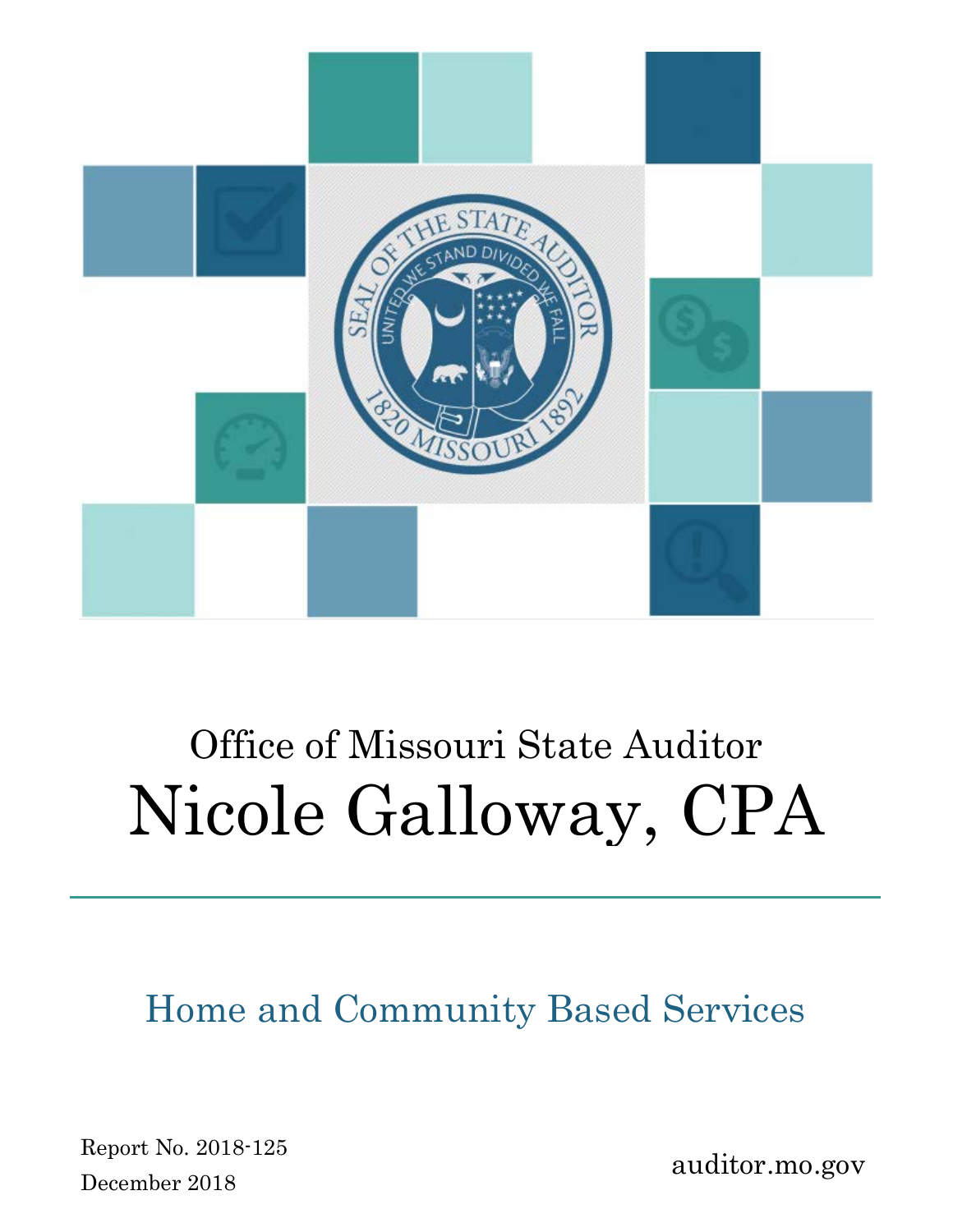

#### **Findings in the Review of Home and Community Based Services**

| Trends in Expenditures and<br>Assessments and<br>Reassessments | Average annual costs per participant have increased every year from fiscal<br>year 2014 to 2017 as expenditure growth has outpaced caseload growth. The<br>numbers of assessments and reassessments performed annually has increased,<br>and providers are performing an increasing share of reassessments. |
|----------------------------------------------------------------|-------------------------------------------------------------------------------------------------------------------------------------------------------------------------------------------------------------------------------------------------------------------------------------------------------------|
| <b>Budgetary Estimates</b>                                     | Department of Health and Senior Services budgetary estimates of proposed<br>program eligibility changes were not reasonable and resulted in overestimated<br>cost savings projections for the Level of Care threshold change.                                                                               |
| Level of Care Scores and<br><b>Authorized Services</b>         | The Department of Health and Senior Services lacks an effective system to<br>identify individuals most in need of services for eligibility purposes and to<br>score the severity of need among participants when determining the<br>appropriate amount of services authorized.                              |
| <b>Provider Overpayments</b>                                   | Weaknesses in the Department of Health and Senior Services and MO<br>Healthnet Division systems prevent the proper execution of MO Healthnet<br>Division system edits to timely detect and prevent overpayments to some<br>providers.                                                                       |

In the areas audited, the overall performance of this entity was **Good**.\*

**\***The rating(s) cover only audited areas and do not reflect an opinion on the overall operation of the entity. Within that context, the rating scale indicates the following:

- **Excellent:** The audit results indicate this entity is very well managed. The report contains no findings. In addition, if applicable, prior recommendations have been implemented.
- **Good:** The audit results indicate this entity is well managed. The report contains few findings, and the entity has indicated most or all recommendations have already been, or will be, implemented. In addition, if applicable, many of the prior recommendations have been implemented.
- Fair: The audit results indicate this entity needs to improve operations in several areas. The report contains several findings, or one or more findings that require management's immediate attention, and/or the entity has indicated several recommendations will not be implemented. In addition, if applicable, several prior recommendations have not been implemented.
- **Poor:** The audit results indicate this entity needs to significantly improve operations. The report contains numerous findings that require management's immediate attention, and/or the entity has indicated most recommendations will not be implemented. In addition, if applicable, most prior recommendations have not been implemented.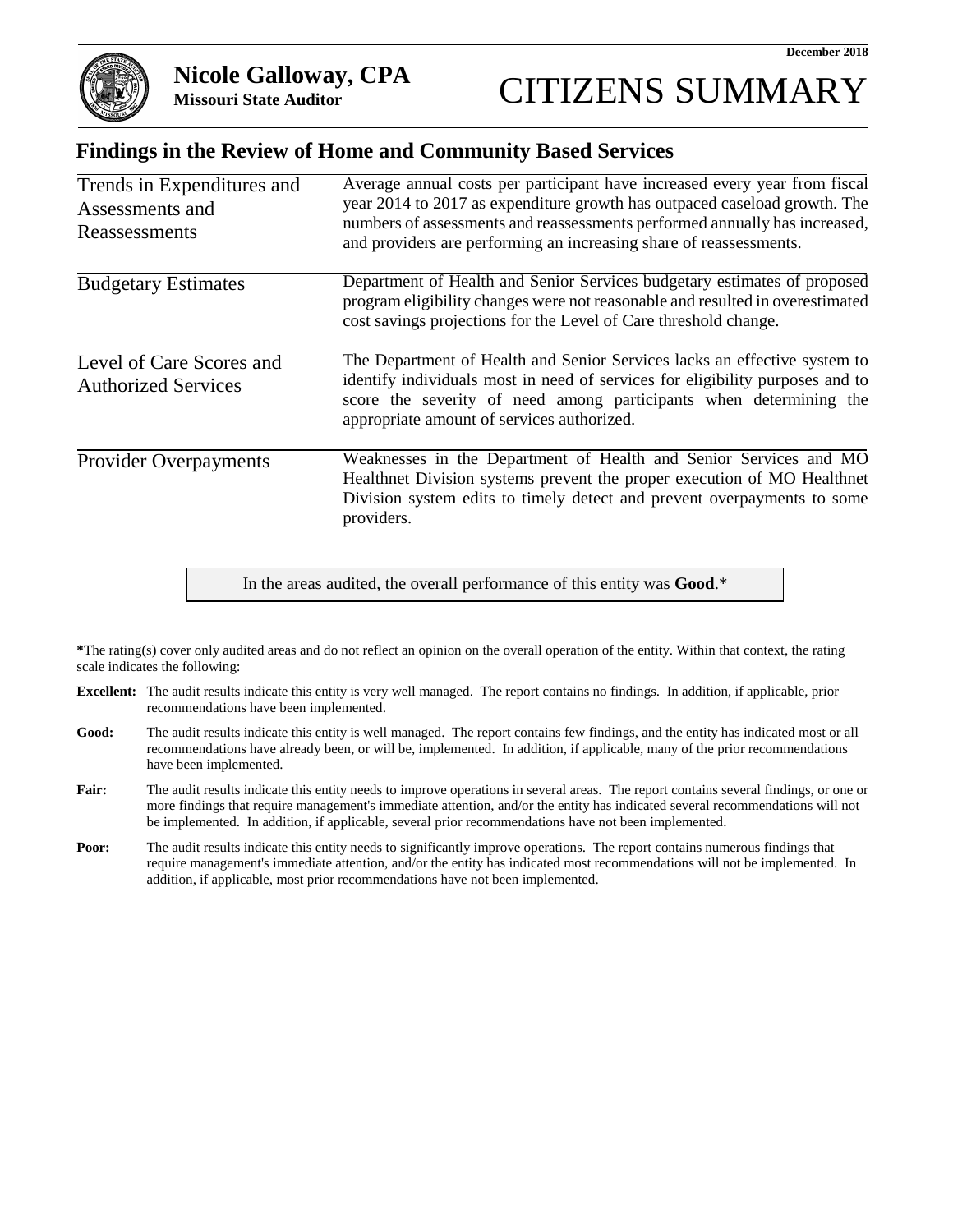# Home and Community Based Services Table of Contents

| <b>State Auditor's Report</b>                                             |                                                                         |
|---------------------------------------------------------------------------|-------------------------------------------------------------------------|
| Introduction                                                              |                                                                         |
| <b>Management Advisory</b><br><b>Report - State Auditor's</b><br>Findings | 1. Trends in Expenditures and Assessments and Reassessments 11          |
| Appendixes                                                                | Auditee Response - Department of Health and Senior Services21<br>A<br>B |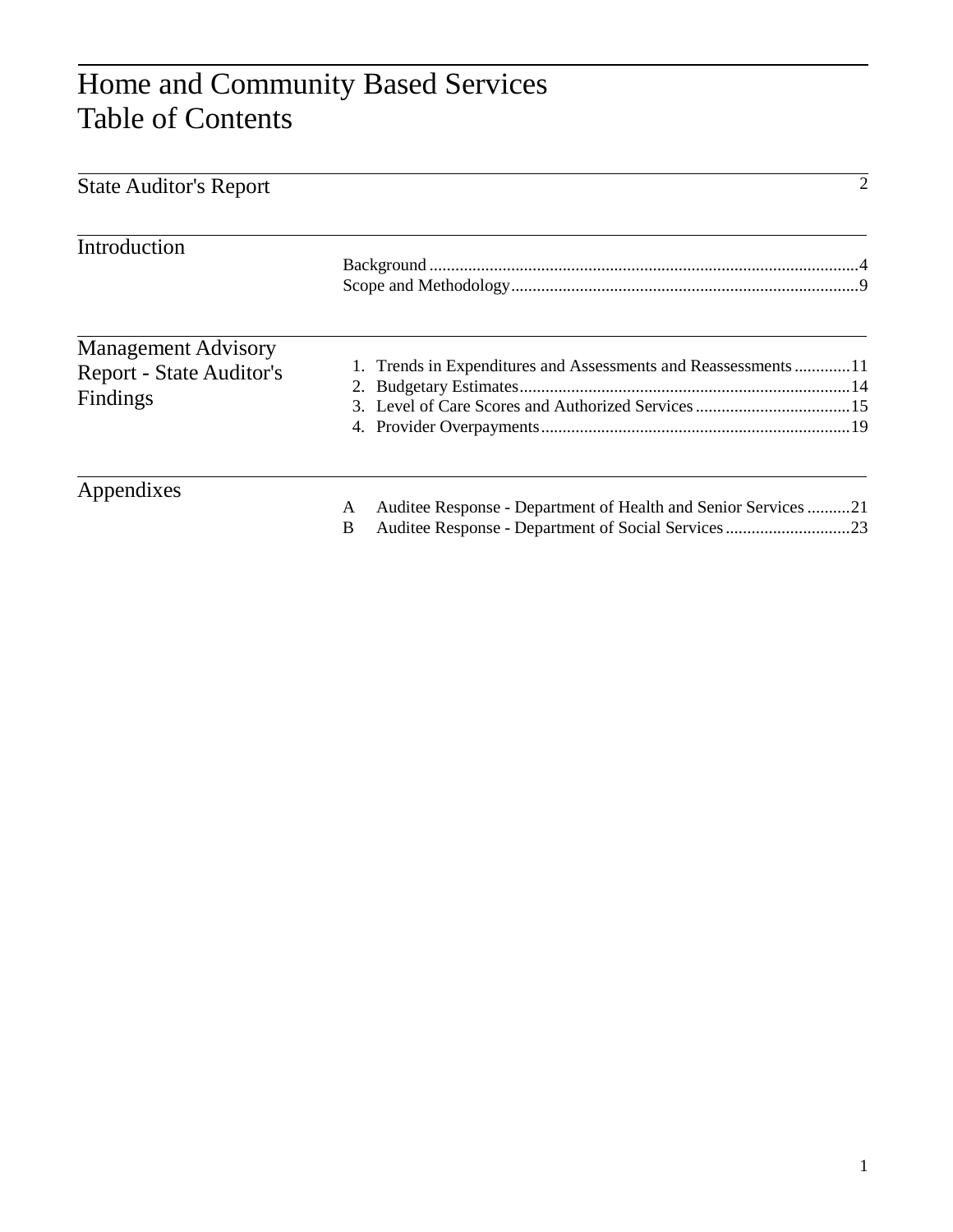

## **NICOLE GALLOWAY, CPA Missouri State Auditor**

Honorable Michael L. Parson, Governor and Dr. Randall W. Williams, MD, FACOG, Director Department of Health and Senior Services and Dr. Steve Corsi, Psy.D., Director Department of Social Services Jefferson City, Missouri

We have audited certain operations of the Department of Social Services and Department of Health and Senior Services related to the administration of in home, consumer directed, and adult day care services. These services, collectively referred to as home and community based services (HCBS), provide assistance to disabled and elderly Medicaid-eligible citizens in their home or community based setting to help the participant remain living in the least restrictive setting possible. Participants are eligible for HCBS when they have been assessed to need a threshold nursing facility level of care (LOC) and are Medicaid-eligible. Beginning July 1, 2017, the state increased the LOC threshold to reduce the number of participants and reduce costs. The objectives of our audit were to:

- 1. Analyze data on HCBS authorized and paid, and evaluate the key factors influencing the data.
- 2. Determine the factors that have caused growth in participation and costs related to HCBS.
- 3. Determine whether the change in LOC is having the intended effect.
- 4. Evaluate the economy and efficiency of certain management practices and operations as it relates to HCBS.

We conducted our audit in accordance with the standards applicable to performance audits contained in *Government Auditing Standards*, issued by the Comptroller General of the United States. Those standards require that we plan and perform our audit to obtain sufficient, appropriate evidence to provide a reasonable basis for our findings and conclusions based on our audit objectives. We believe that the evidence obtained provides such a basis.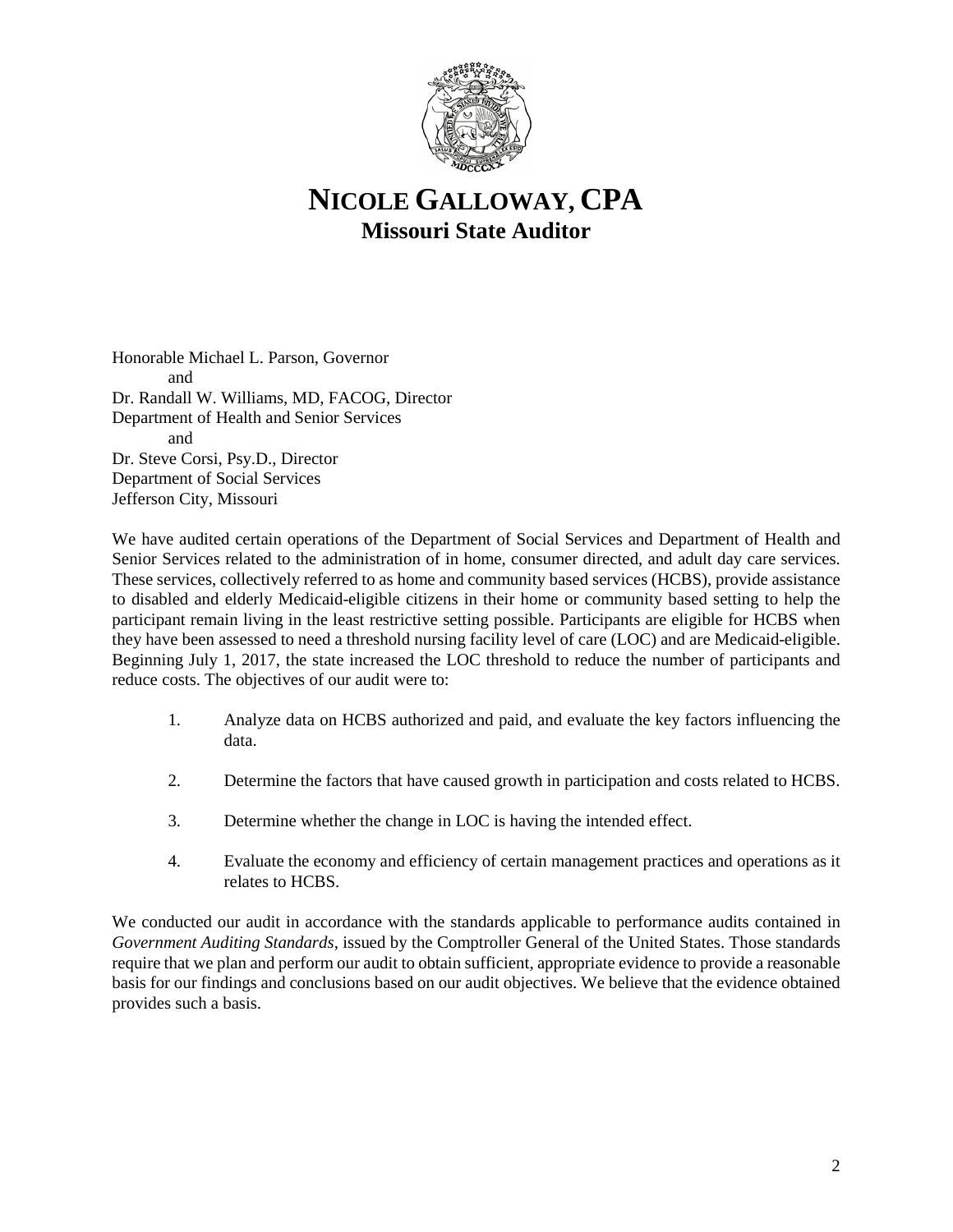For the areas audited, we identified (1) the LOC score does not effectively capture some aspects affecting participants' needs limiting its usefulness as an eligibility threshold and management tool, units of authorized services differ regionally for participants with similar LOC scores, providers have become increasingly involved in reassessments of participants, and some providers billed and received payments for more unit of service than authorized, (2) expenditures have grown due to increases in the number of participants, provider reimbursement rates, and units of authorized services in participant care plans, (3) the LOC threshold increase resulted in less cost savings than expected because the DHSS budget estimates did not consider the historical reassessment inflation rates in LOC score, and most of the participants with low LOC scores before the threshold change were reassessed at higher LOC scores after the threshold change and remained eligible for the HCBS, and (4) budget estimates of fiscal year 2018 cost savings did not consider historical increases in LOC scores and were overestimated, and the DHSS has made recent efforts to improve the processes for assessments and reassessments and care plans.

The accompanying Management Advisory Report presents our findings arising from our audit of the administration of the HCBS program.

Nuste L. Calley

Nicole R. Galloway, CPA State Auditor

The following auditors participated in the preparation of this report:

Audit Manager: John Lieser, CPA

Director of Audits: Robert E. Showers, CPA, CGAP In-Charge Auditor: Robert McArthur II Audit Staff: Stephanie M. Kroner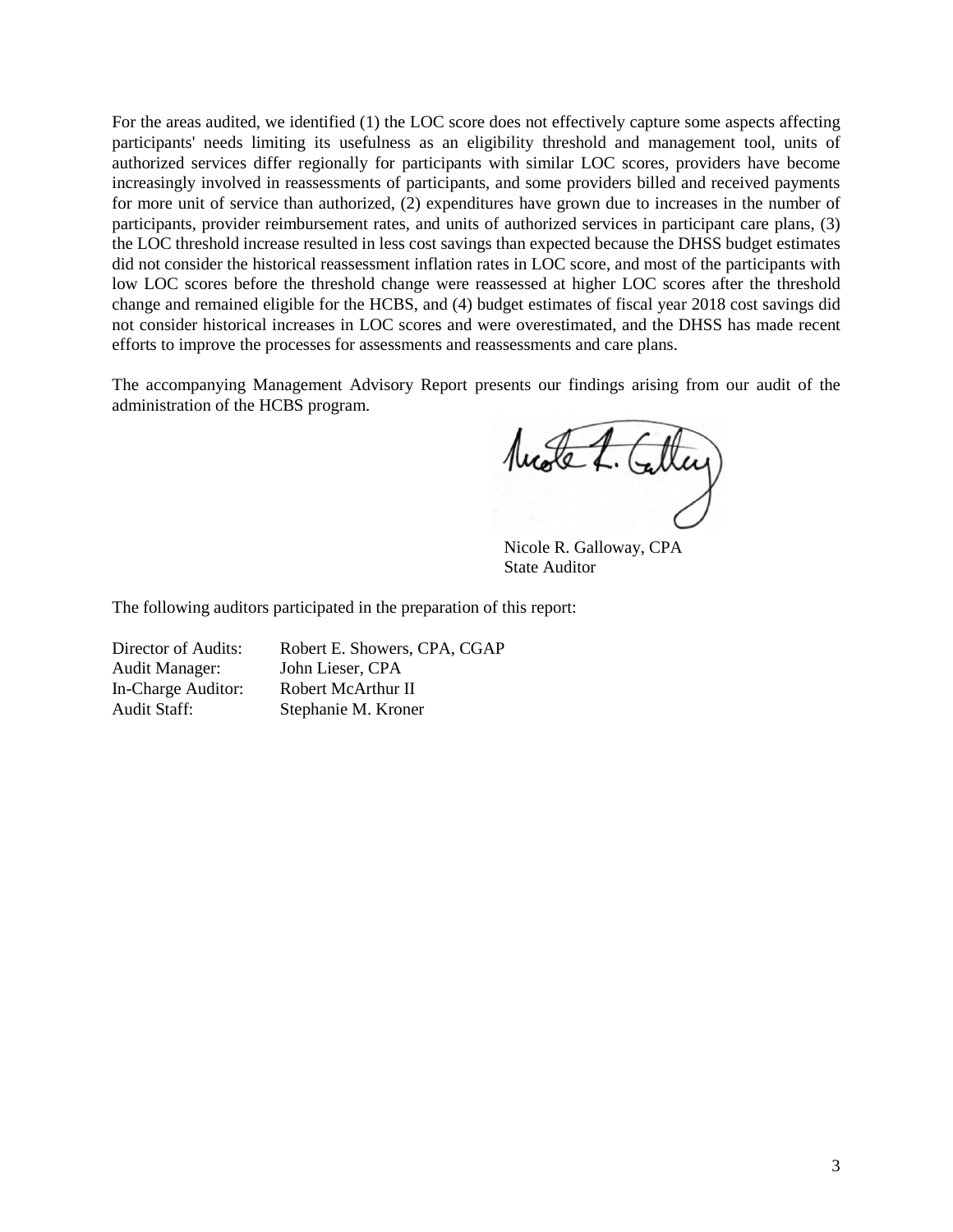| <b>Background</b> | In home services $(IHS)$ , $\frac{1}{2}$ consumer directed $(CD)$ services, and adult day care<br>(ADC) services, collectively referred to as home and community based<br>services (HCBS), assist in meeting the unmet needs of participants to allow<br>them to remain in the least restrictive environment.                                                                                                                                                                                                                                                                                                                                                                                                                                                           |
|-------------------|-------------------------------------------------------------------------------------------------------------------------------------------------------------------------------------------------------------------------------------------------------------------------------------------------------------------------------------------------------------------------------------------------------------------------------------------------------------------------------------------------------------------------------------------------------------------------------------------------------------------------------------------------------------------------------------------------------------------------------------------------------------------------|
| Medicaid          | HCBS services are Medicaid funded and participants must meet the income<br>limits requirements of that program. Medicaid is a joint federal and state<br>program. The state share of Medicaid expenditures ranged from about 36<br>percent to about 38 percent during the period from fiscal year 2014 through<br>fiscal year 2018. Most HCBS are authorized through the state's Medicaid<br>plan, which is approved by the Centers for Medicare and Medicaid Services<br>(CMS), the federal agency responsible for the Medicaid program. Certain<br>HCBS, including adult day care and homemaker services, are authorized<br>through Medicaid waivers, which allow the state to target those services at<br>certain populations. Medicaid waivers are approved by CMS. |
| <b>Services</b>   | The primary HCBS available to participants are as follows:                                                                                                                                                                                                                                                                                                                                                                                                                                                                                                                                                                                                                                                                                                              |
|                   | Personal care (PC) services are generally medically oriented tasks to meet<br>$\bullet$<br>the maintenance needs of persons with chronic health conditions. PC<br>services may include tasks related to dietary, dressing/grooming, bathing,<br>toileting, mobility/transfer, self-administration of medication, and<br>medically related household tasks.                                                                                                                                                                                                                                                                                                                                                                                                              |
|                   | CD services provide assistance with activities of daily living to<br>$\bullet$<br>individuals with disabilities who are able to direct their own care.<br>Examples of CD services include bathing, cleaning, and meal<br>preparation.                                                                                                                                                                                                                                                                                                                                                                                                                                                                                                                                   |
|                   | Homemaker services are short-term tasks to help maintain a clean, safe<br>$\bullet$<br>home environment and include cleaning, laundry, meals, and shopping.                                                                                                                                                                                                                                                                                                                                                                                                                                                                                                                                                                                                             |
|                   | Respite services are maintenance and supervisory tasks provided to a<br>participant to provide temporary relief for the caregiver of the participant.                                                                                                                                                                                                                                                                                                                                                                                                                                                                                                                                                                                                                   |
|                   | Home delivered meals provide participants with up to 2 prepared meals<br>per day delivered to their home.                                                                                                                                                                                                                                                                                                                                                                                                                                                                                                                                                                                                                                                               |
|                   | Adult day care (ADC) provides participants with continuous care and<br>supervision in a licensed adult day care setting. Services include but are<br>not limited to assistance with activities of daily living, planned group                                                                                                                                                                                                                                                                                                                                                                                                                                                                                                                                           |
|                   |                                                                                                                                                                                                                                                                                                                                                                                                                                                                                                                                                                                                                                                                                                                                                                         |

<span id="page-5-0"></span><sup>&</sup>lt;sup>1</sup> IHS administered by the Department of Health and Senior Services Division of Community and Public Health are excluded from this report as noted in the Scope and Methodology section.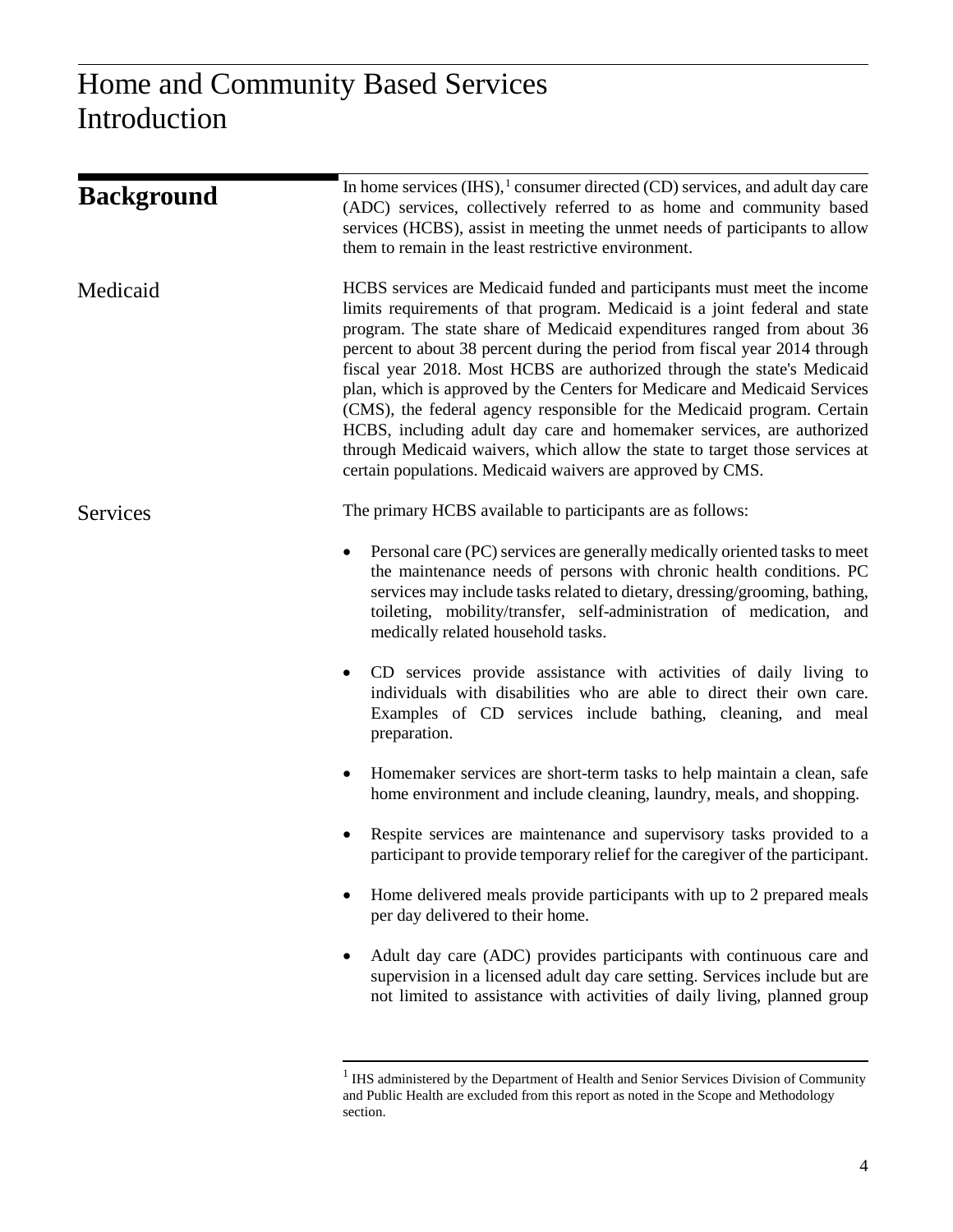

> activities, food services, client observation, skilled nursing services as specified in the plan of care, and transportation.

• Registered nurse (RN) services are for enhanced supervision of the personal care aide and maintenance or preventative services.

All HCBS other than CD services and ADC services are considered IHS. IHS and ADC services are delivered by staff of provider agencies contracted to provide services through the Missouri Medicaid Audit and Compliance (MMAC) unit. Staff members providing the services must meet certain training and experience requirements and cannot be related to the participant. For CD services, the participant selects and trains the individual (cannot be the individual's spouse) to provide the authorized services, and a vendor contracted with the MMAC acts as a conduit to process billings and payments and oversee the provider. To be eligible for CD services, the Department of Health and Senior Services (DHSS) must determine as part of the assessment process that the participant is capable of self-directing his/her care. Recipients of homemaker, chore, respite, and home delivered meals must be 63 years or older.

Services received by participants vary. Most participants receive either PC or CD services, but not both. Many IHS participants also receive RN services. Some participants may receive ADC services rather than, or in addition to, PC or CD services. Some PC participants may also receive homemaker, respite, and/or delivered meals. Table 1 shows fiscal year 2017 authorization information for the most popular services received by participants.

|                   |            |                  | Total participants | Average monthly      |
|-------------------|------------|------------------|--------------------|----------------------|
|                   |            | Total monthly    | receiving          | units authorized per |
| Service           | Unit basis | authorized units | authorization      | participant          |
| Adult day care    | 15 minutes | 1,646,952        | 2,727              | 604                  |
| Delivered meal    | meal       | 316,750          | 10,246             | 31                   |
| Homemaker         | 15 minutes | 306,184          | 3,785              | 81                   |
| Consumer directed | 15 minutes | 14,016,380       | 35,468             | 395                  |
| Personal care     | 15 minutes | 5,668,858        | 25,869             | 219                  |
| Respite           | 15 minutes | 1,080,905        | 4,689              | 231                  |
| Registered nurse  | 1 visit    | 98,768           | 30,868             | 3                    |

Table 1: Monthly authorized units, participants, and average units per participant, by service during fiscal year 2017

Source: Number of units and participants based on SAO analysis of DHSS participant database

CD and PC services comprise most of the cost of HCBS. For example, payments for CD and PC services delivered during December 2017 represented 60 percent and 23 percent, respectively, of total HCBS payments. During fiscal year 2018, payments for CD services totaled about \$469 million, and payments for IHS and ADC services totaled about \$336 million.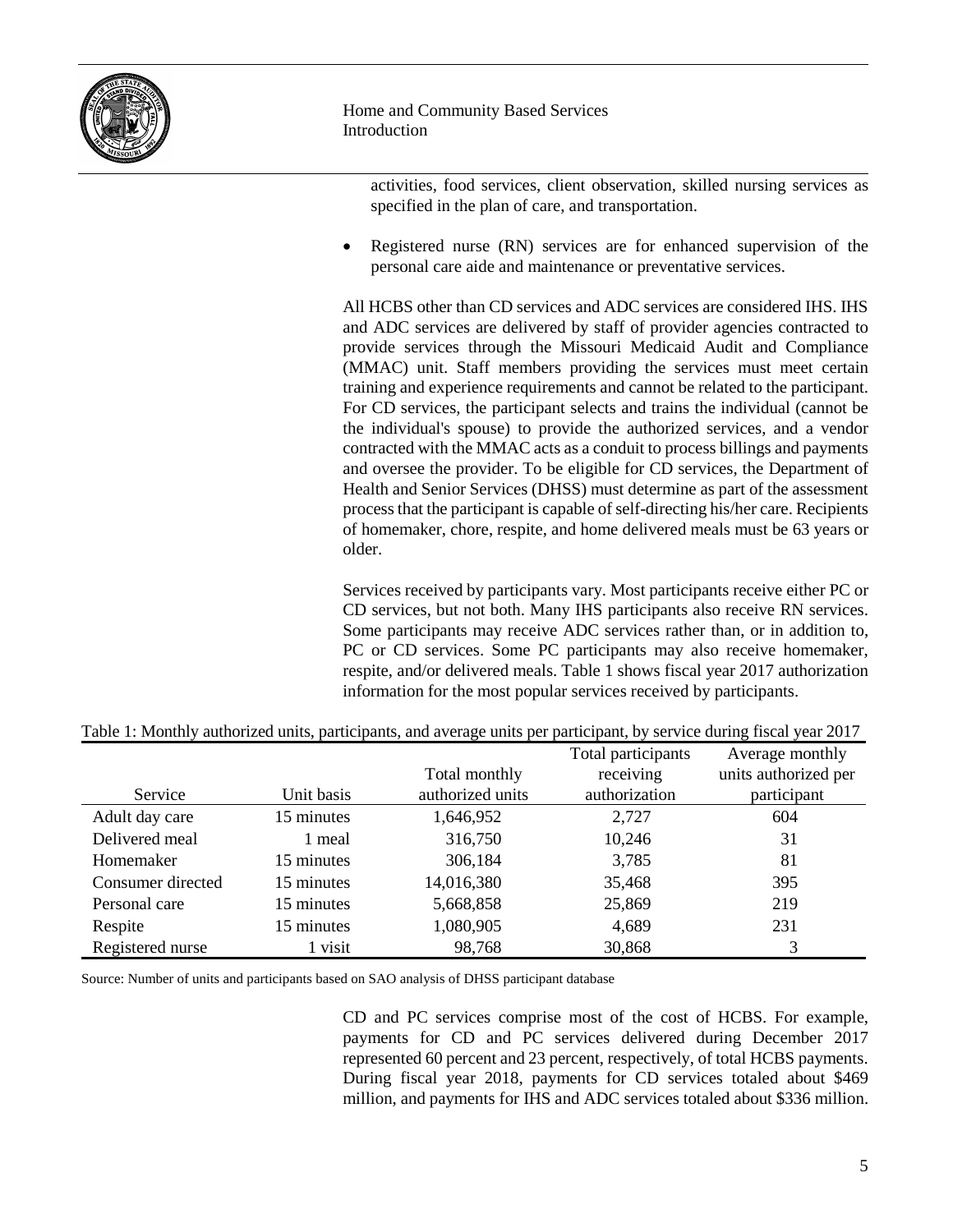

The total cost of services rendered to any participant<sup>[2](#page-7-0)</sup> cannot exceed the average annual Medicaid nursing facility cost per resident. Reimbursement rates for each service are determined annually as part of the process for determining the state appropriations to pay for the services. In addition, other limits are placed on the number of authorized services for some services. For fiscal year 2017, the reimbursement rates and limits for the most popular services were as follows:

| Table 2: Unit reimbursement rates | Service           | Unit reimbursement rate | Unit limits         |
|-----------------------------------|-------------------|-------------------------|---------------------|
| and limits, by service,           | Adult day care    | \$2.33                  | 200 units per week  |
| fiscal year 2017                  | Delivered meal    | \$5.91                  | 2 meals per day     |
|                                   | Homemaker         | \$4.60                  | 690 units per month |
|                                   | Consumer directed | \$4.01                  | 791 units per month |
|                                   | Personal care     | \$4.60                  | 414 units per month |
|                                   | Respite           | \$4.10                  | 32 units per day    |
|                                   | Registered nurse  | \$44.35                 | 1 visit per day     |
|                                   |                   |                         |                     |

Source: DHSS HCBS Policy Manual

DHSS staff perform assessments of potential participants to determine the person's care needs and calculate a level of care (LOC) score. The LOC score is used to determine eligibility for HCBS or alternatively, if the participant chooses, for nursing facility residency. Prior to fiscal year 2018, individuals receiving LOC scores of 21 or higher were eligible for HCBS. The DHSS established 9 categories over which to evaluate the needs of the client and determine the overall LOC score. The categories are: Level of care

- Monitoring
- Medications
- Treatments
- Restorative
- Rehabilitative
- Personal care
- Dietary
- Mobility
- Behavior and mental condition

Based on the severity of the individual's needs, the individual receives a score of 0, 3, 6, or 9 on each of these categories, so the potential overall LOC scores range from 0 to 81. For fiscal year 2017, about 87 percent of CD services participants received scores between 21 and 39.

<span id="page-7-0"></span> $2$  Average costs for all waiver participants may not exceed the average nursing facility cost per resident, but total costs for individual waiver participants may exceed the average nursing facility resident cost.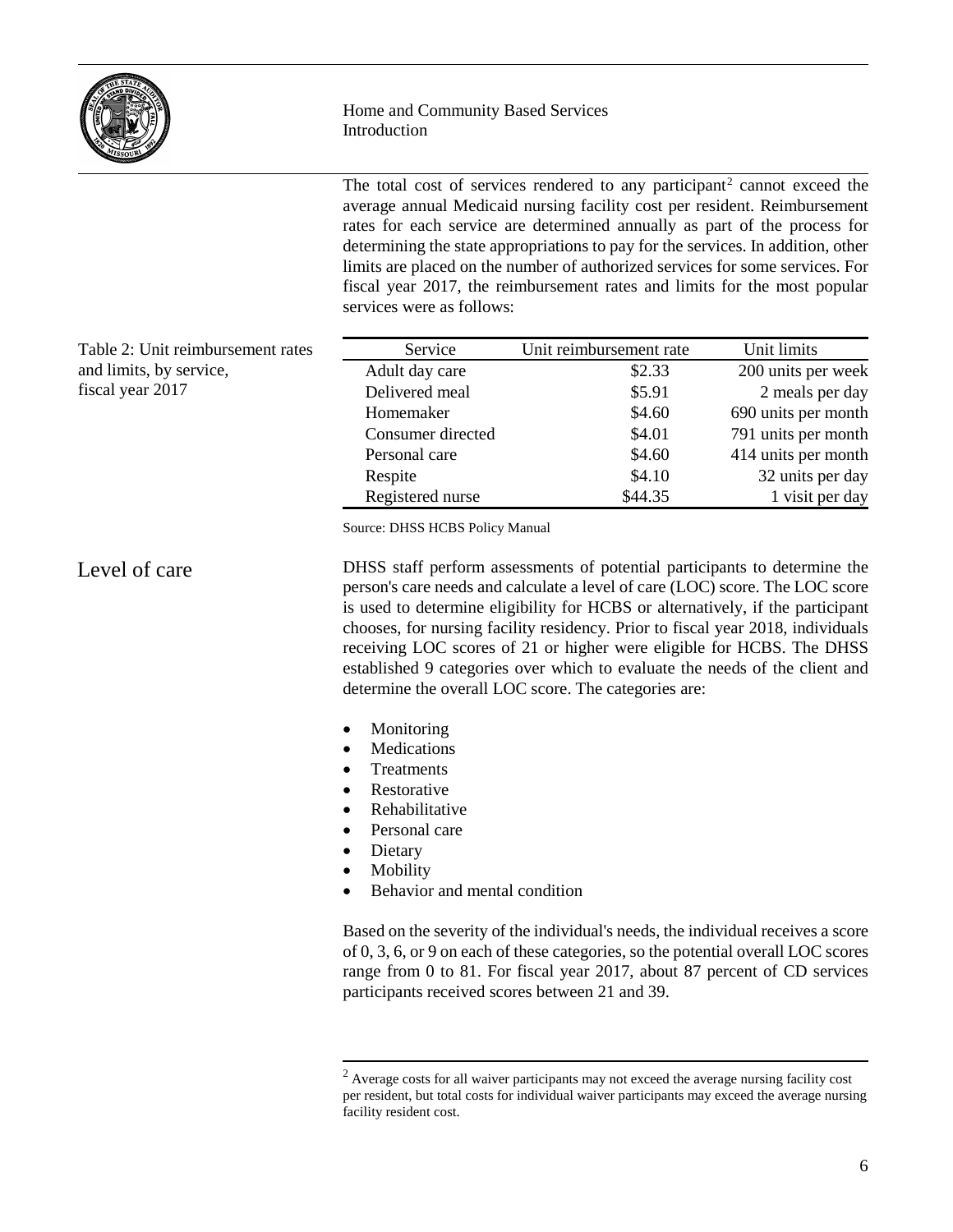

DHSS staff generally meet with the potential participant in his/her home to assess needed services. The DHSS utilizes an assessment form and system developed by a not-for-profit organization and modified to fit DHSS's 9 categories of need. The form requires the DHSS obtain information about the person's condition and make judgments about the severity of his/her disability. Much of the form requires the assessor enter numeric values to code the assessed degree of impairment of the individual currently and over the 3 days preceding the assessment. The form is divided into sections on cognition, communication and vision, mood and behavior, psychosocial wellbeing, functional status, continence, disease diagnosis, health conditions, oral and nutritional status, skin condition, medications, treatment and procedures, responsibility, social supports, environmental assessment, discharge potential, and overall status. Much of the information to complete the form is obtained from questions to, and observations of, the potential participant. Information can also be obtained from the person's family or other care providers. After the assessor completes the electronic assessment form, the system uses the data to calculate the LOC score for each category and the overall LOC score. For those potential participants with overall LOC scores meeting or exceeding Assessments and care plans

the LOC threshold and choosing to receive HCBS, the DHSS works with the participant to determine the types of services needed, the amount of time needed for the services, and their frequency. Those considerations are used to determine a plan of care for the participant detailing the monthly units of authorized services. The authorized services are generally effective for one year after authorization. The participant may choose the provider of the services. In developing the plan for authorized services, DHSS policy provides guidance to the assessor including the following:

- Consider the unmet needs of the participant.
- CD services cannot be authorized for services that members of a household may reasonably be expected to share or do for one another.
- When determining authorized services and tasks, consider formal/informal supports (authorized HCBS should not replace or duplicate existing supports) and costs of care.
- When determining the amount of time and frequency required for authorized tasks, consider the size of the home, geographic location, specific participant limitations, and formal/informal supports.
- Care plans among participants should generally reflect standard responses to similar problems.
- Suggested ranges of minutes needed and frequencies for common services tasks for typical participants.

At least annually a reassessment must be performed of each participant using the same process and form as the initial assessment. DHSS staff and provider agency staff share in the reassessment workload. DHSS personnel assign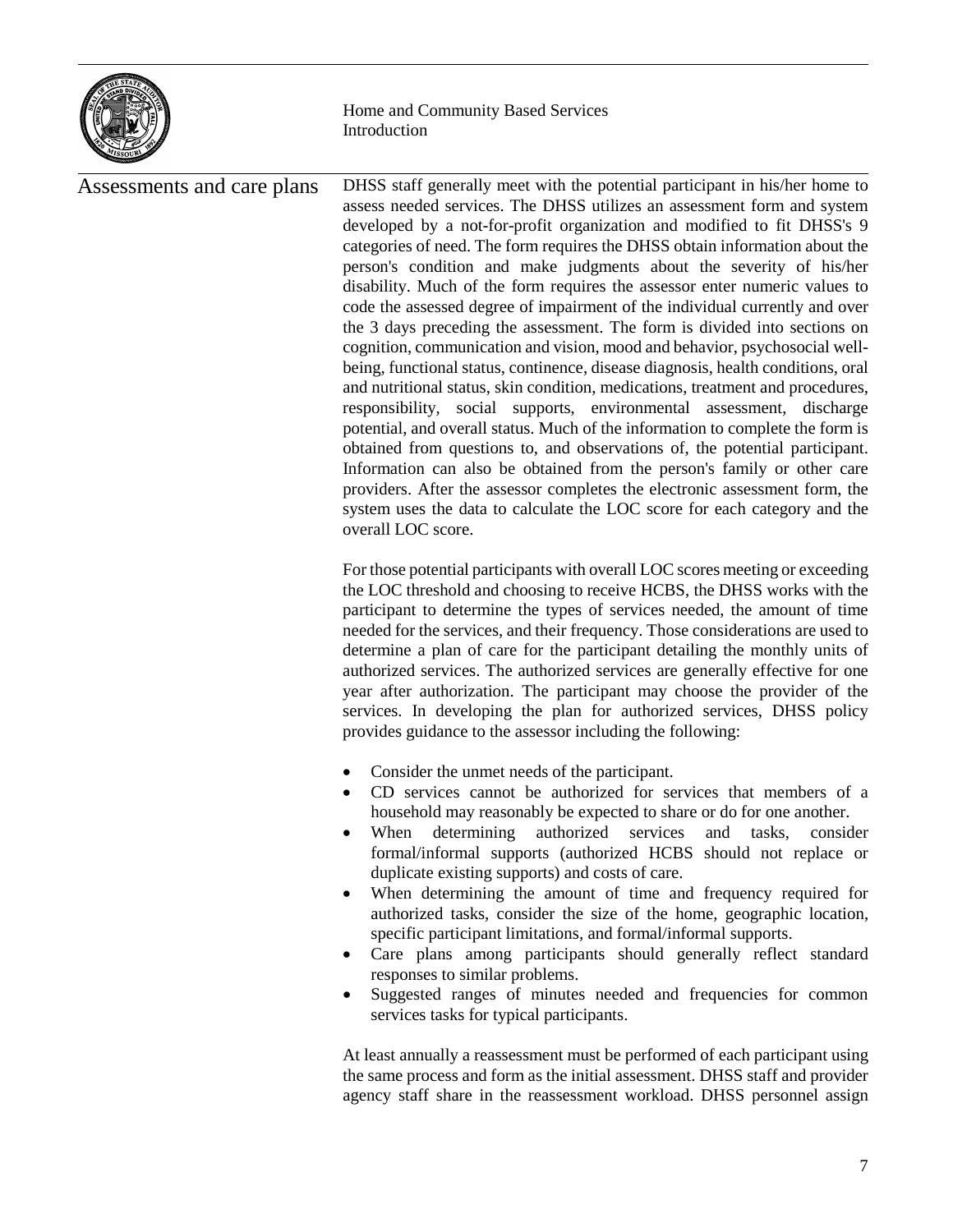

reassessments to providers, and they review these reassessments and care plans for approval. DHSS personnel provide one-time training to designated individuals of certain provider agencies who are then responsible for training other staff of provider agencies involved in performing reassessments. Currently, DHSS has certified 550 individuals from 363 agencies as reassessment trainers. Provider agencies receive \$75 per completed reassessment. Providers began performing reassessments in fiscal year 2011 to help alleviate a backlog of overdue reassessments. The backlog was eliminated in fiscal year 2016. DHSS personnel may complete certain reassessments by telephone call to the participant rather than an in-person visit. The DHSS, Department of Social Services (DSS), and provider agencies are involved in the process of determining eligible participants and authorizing, delivering, and paying for services to participants. The Division of Senior and Disability Services (DSDS) within the DHSS is responsible for determining whether potential and current participants meet the LOC standard and authorizing services for the participants. Participants are assigned to one of 5 geographic regions based on the location of their residence, and DSDS maintains an office in each region. The DSDS has 112 employees in the regional offices who perform assessments and reassessments and 18 employees in the regions who review reassessments performed by provider agencies. The DSDS uses an electronic case management system, and authorized units recorded on the system are transferred to the electronic payment system used by the DSS. The MO Healthnet Division (MHD), a division within the DSS, processes and pays Medicaid claims submitted by HCBS providers and vendors. The payments are made from appropriations to the DHSS. The MMAC unit, a unit within the DSS, contracts with provider agencies and vendors and investigates instances of noncompliance by providers or vendors with Medicaid policies, procedures, or regulations. The Family Services Division within the DSS determines Medicaid eligibility of HCBS participants. Provider agencies are responsible for delivering authorized IHS and ADC to participants. Much of the IHS are performed by an aide overseen by a registered nurse. About 500 providers are currently enrolled to provide IHS. Provider agencies delivered about 81 percent of total PC services authorized during December 2016. Vendors and aides hired by the participant are responsible for delivering authorized CD services to participants. The aide delivers the services and Agencies involved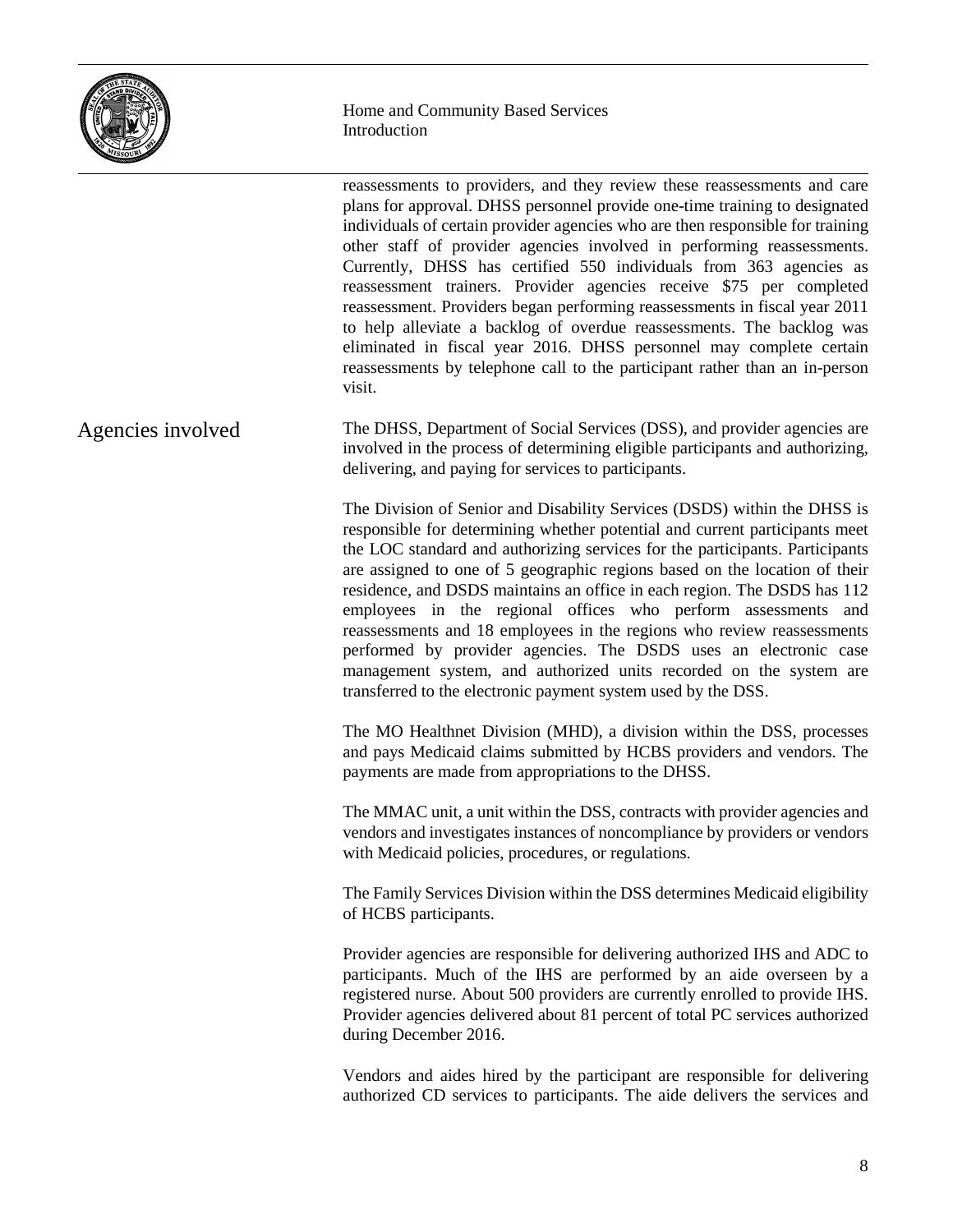|                                        | Home and Community Based Services<br>Introduction                                                                                                                                                                                                     |
|----------------------------------------|-------------------------------------------------------------------------------------------------------------------------------------------------------------------------------------------------------------------------------------------------------|
|                                        | processes the billings through the vendor. About 722 vendors are enrolled to<br>facilitate the delivery of CD services. During December 2016, about 90<br>percent of total authorized CD services were delivered.                                     |
|                                        | Providers or vendors of IHS, CD services, and ADC services may only bill<br>for services on the participant's authorized care plan.                                                                                                                   |
| <b>Scope and</b><br><b>Methodology</b> | The scope of our audit included, but was not necessarily limited to, HCBS<br>administered by the DSDS <sup>3</sup> during the four years ended June 30, 2017 and<br>the 6 months ended December 31, 2017.                                             |
|                                        | We obtained and analyzed data from the DHSS system containing participant<br>assessments, LOC scores, and authorized services.                                                                                                                        |
|                                        | We obtained and analyzed data from the MHD system containing payments<br>for HCBS services delivered in December 2017, 2016, and 2015. We used<br>the data to compare units paid to units authorized and for other analyses.                          |
|                                        | For a sample of 25 participants assessed at the lowest eligible LOC score (21)<br>in fiscal year 2017, we reviewed the assessment forms, care plans, and case<br>notes for fiscal year 2017 and fiscal year 2018 assessments and or<br>reassessments. |
|                                        | For 24 participants with relatively high or relatively low units of current<br>authorized CD services and the same assessed needs level (LOC score 30),<br>we compared the assessment forms, care plans, and case notes.                              |
|                                        | We reviewed budgets, budget estimates, appropriations, and DHSS<br>correspondence and projections related to cost saving measures for fiscal year<br>2018.                                                                                            |
|                                        | We analyzed total annual HCBS expenditures using records of the state's<br>accounting system (SAM II).                                                                                                                                                |
|                                        | We analyzed trends in expenditures and participants.                                                                                                                                                                                                  |
|                                        | We reviewed the DHSS HCBS manual and provider memos.                                                                                                                                                                                                  |
|                                        | We reviewed the standard assessment form and accompanying manual.                                                                                                                                                                                     |
|                                        |                                                                                                                                                                                                                                                       |

<span id="page-10-0"></span> $3$  Other HCBS are administered by the DHSS Division of Community and Public Health. Those services include the Healthy Children and Families, AIDS waiver, and Medically Fragile Adults Waiver programs. Expenditures for those programs totaled about \$80 million during fiscal year 2018.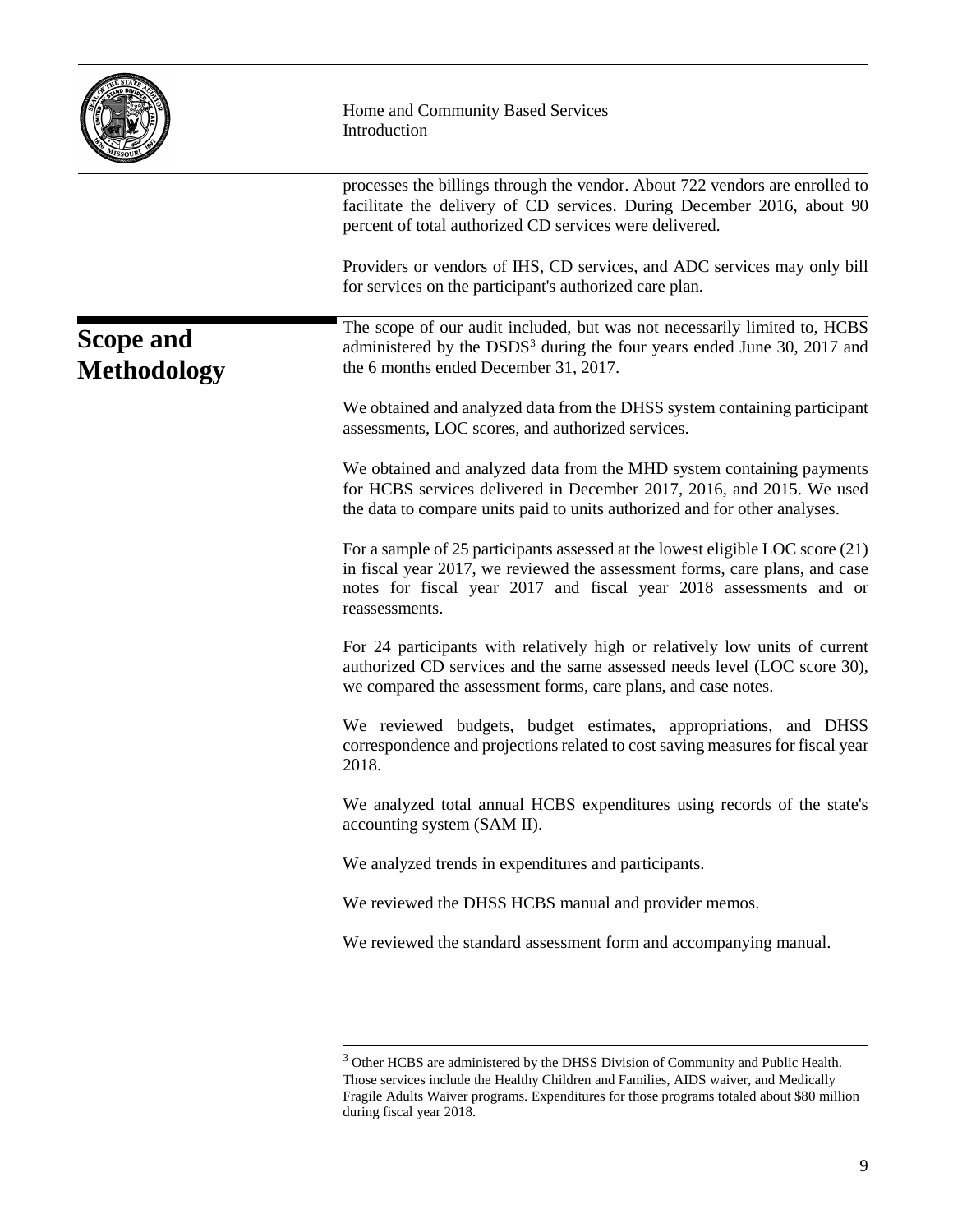

Our methodology also included reviewing written policies and procedures, and interviewing various DSS and DHSS personnel. We obtained an understanding of the applicable controls that are significant within the context of the audit objective and assessed whether such controls have been properly designed and placed in operation. We also obtained an understanding of legal provisions that are significant within the context of the audit objectives, and we assessed the risk that illegal acts, including fraud, and violation of contract or other legal provisions could occur. Based on that risk assessment, we designed and performed procedures to provide reasonable assurance of detecting instances of noncompliance significant to those provisions.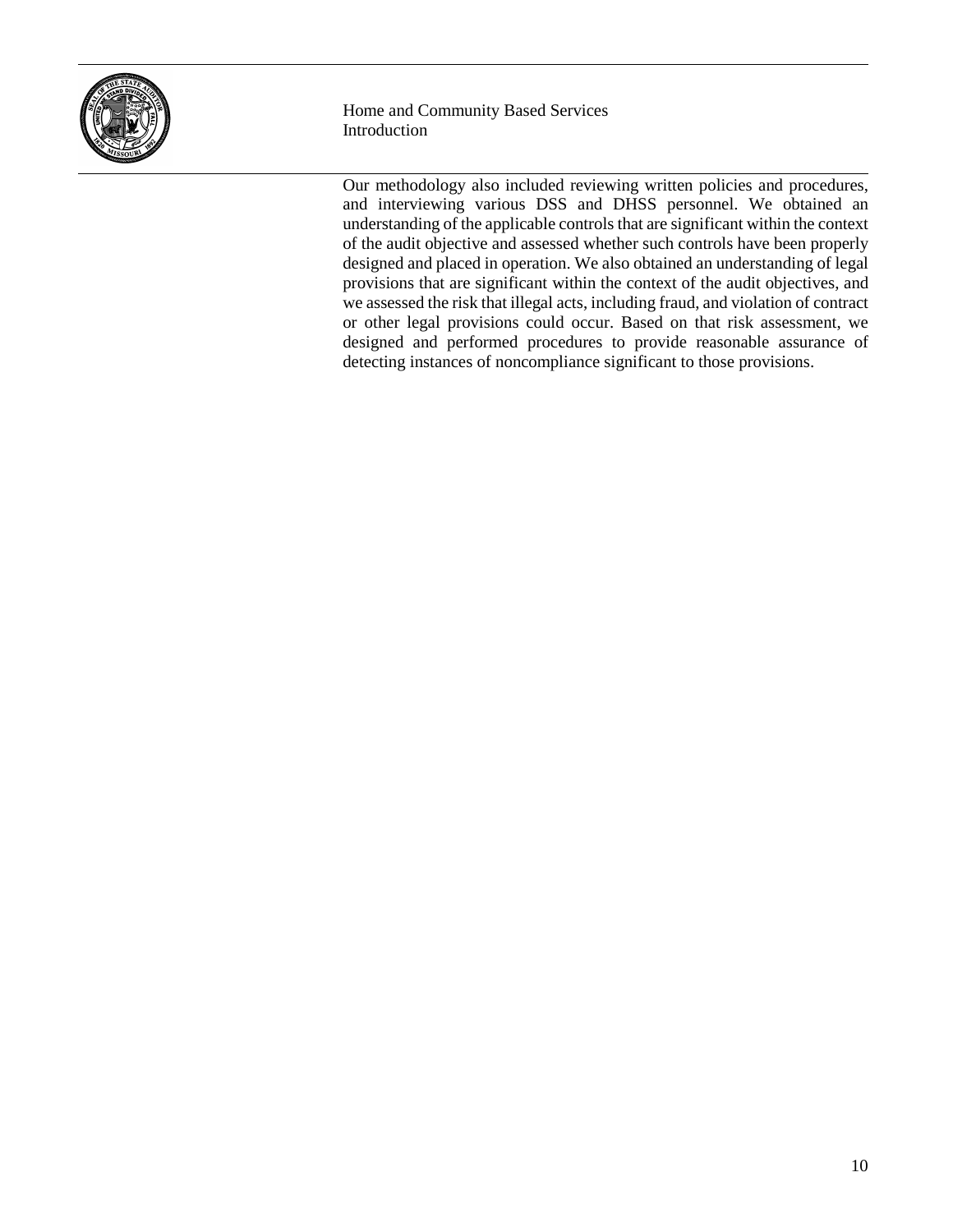## $U_{\rm{D}}$  and  $U_{\rm{D}}$ Management Advisory Report Home and Community Based Services State Auditor's Findings

| 1. Trends in            | Average annual costs per participant have increased every year from fiscal<br>year 2014 to 2017 as expenditure growth has outpaced caseload growth.                                                                                                                                                                                                                                                                                                                                            |
|-------------------------|------------------------------------------------------------------------------------------------------------------------------------------------------------------------------------------------------------------------------------------------------------------------------------------------------------------------------------------------------------------------------------------------------------------------------------------------------------------------------------------------|
| <b>Expenditures and</b> | Increases in the provider reimbursement rates and number of units of service<br>authorized has driven much of the expenditure growth. The increases in                                                                                                                                                                                                                                                                                                                                         |
| <b>Assessments and</b>  | authorized units has occurred despite relatively constant average level of care                                                                                                                                                                                                                                                                                                                                                                                                                |
| <b>Reassessments</b>    | (LOC) scores. The Department of Health and Senior Services (DHSS),<br>Governor's Office, and General Assembly made changes in fiscal year 2018<br>to slow the growth of the program costs by reducing reimbursement rates,<br>number of participants, and amounts of allowable authorized units of<br>consumer directed (CD) services. The numbers of assessments and<br>reassessments performed annually has increased, and providers are<br>performing an increasing share of reassessments. |
| Expenditures            | The annual average rate of growth in total expenditures (11 percent) has<br>outpaced the growth in participants (3 percent) leading to an increasing<br>average annual cost per participant. Total annual expenditures to home and<br>community based services (HCBS) providers and vendors, unduplicated<br>HCBS participants receiving services during the year, and the average annual<br>HCBS cost per participant for fiscal years 2014 through 2017 are presented<br>in Table 3.         |

Table 3: Total expenditures, unduplicated participants, and average annual cost per participant, fiscal years 2014 through 2017

| Fiscal | Total         | Unduplicated | Average annual cost per |
|--------|---------------|--------------|-------------------------|
| Year   | expenditures  | participants | participant             |
| 2014   | \$620,167,843 | 61,101       | \$10,150                |
| 2015   | 675,873,729   | 61,697       | 10,955                  |
| 2016   | 725,061,720   | 65,290       | 11,105                  |
| 2017   | 816,114,889   | 66,332       | 12,203                  |

<span id="page-12-0"></span>Source: Prepared by the SAO from SAM II expenditures and DHSS budget documents

Total expenditures for fiscal year 2018 (\$805 million) were lower than fiscal year 2017 due to cost saving measures.<sup>[4](#page-12-0)</sup> The growth in expenditures has been driven by the increase in the number of participants and an increase in the average cost per participant. According to DHSS officials, the growth in participants is primarily related to an aging population. The average cost per participant has increased as the state has increased the reimbursement rate for popular services, and the average number of units authorized for those services has also increased. For example for participants authorized CD or personal care (PC) services, the average number of monthly units authorized has increased in recent years (average annual increases of 6 percent and 9 percent for CD and PC service, respectively), and the reimbursement rate for

<sup>&</sup>lt;sup>4</sup> Cost savings measures are discussed in more detail in MAR finding number 2. The number of participants for fiscal year 2018 was not available as of July 3, 2018.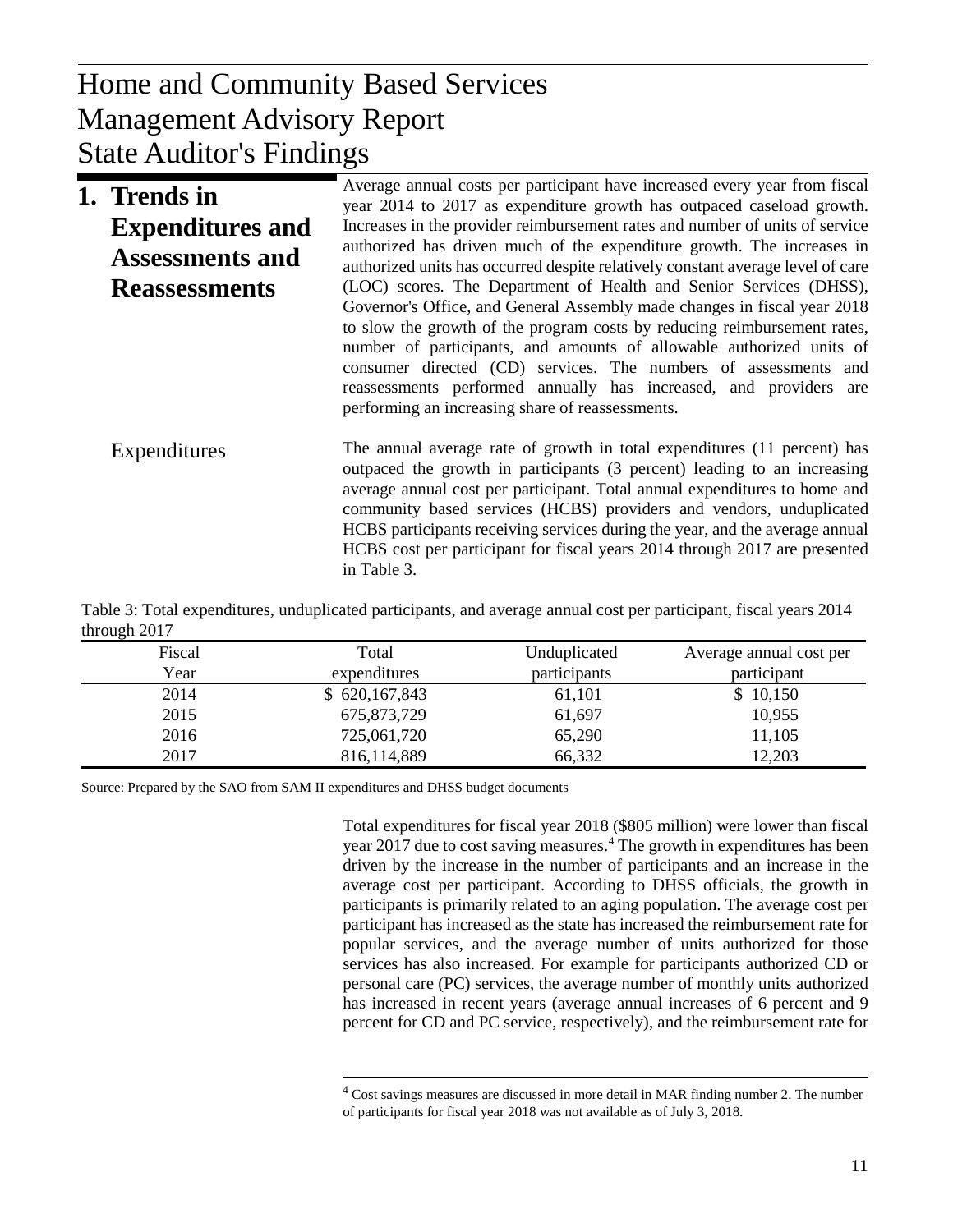

those services has also increased (average annual increases of 3 percent) as noted in Table 4.

Table 4: Average monthly units authorized and unit reimbursement rates, CD and PC services, fiscal years 2014 through 2017

|             |        | Unit reimbursement rate |     | Average monthly units authorized |
|-------------|--------|-------------------------|-----|----------------------------------|
| Fiscal Year |        |                         |     |                                  |
| 2014        | \$3.69 | \$4.24                  | 335 |                                  |
| 2015        | 3.89   | 4.47                    | 355 | 199                              |
| 2016        | 3.93   | 4.51                    | 381 | 214                              |
| 2017        | 4.01   | 4.60                    | 395 | 219                              |

Source: SAO analysis of DHSS participant database

Additionally, the average annual Medicaid cost per nursing facility (NF) resident trended upward during the period as noted in Table 5.

Table 5: Average annual Medicaid cost per nursing facility resident, fiscal years 2014 through 2017

|             | Average annual Medicaid cost per |  |
|-------------|----------------------------------|--|
| Fiscal Year | nursing facility resident        |  |
| 2014        | \$36,132                         |  |
| 2015        | 37,584                           |  |
| 2016        | 38,160                           |  |
| 2017        | 38,088                           |  |

Source: DHSS budget requests

Although average HCBS costs have increased as noted in Table 3, those costs continue to remain much below average nursing facility costs.

Overall units of services authorized for a year generally tend to increase with increases in LOC score. For example, for CD services authorized in fiscal year 2016, average monthly authorized services increased as the LOC score increased as follows: LOC score and authorized services

| Table 6: CD services participants and average monthly units authorized, by LOC score for fiscal year 2016 |  |
|-----------------------------------------------------------------------------------------------------------|--|
|-----------------------------------------------------------------------------------------------------------|--|

|               | ້<br>. .        |                    |
|---------------|-----------------|--------------------|
| LOC           | Number          | Average units of   |
| score         | of participants | service authorized |
| 21            | 4,588           | 302                |
| 24            | 4,430           | 328                |
| 27            | 4,382           | 351                |
| 30            | 4,346           | 369                |
| 33            | 4,267           | 388                |
| 36            | 3,528           | 413                |
| 39            | 2,808           | 431                |
| 42 and higher | 4,406           | 496                |

Source: SAO analysis of DHSS participant database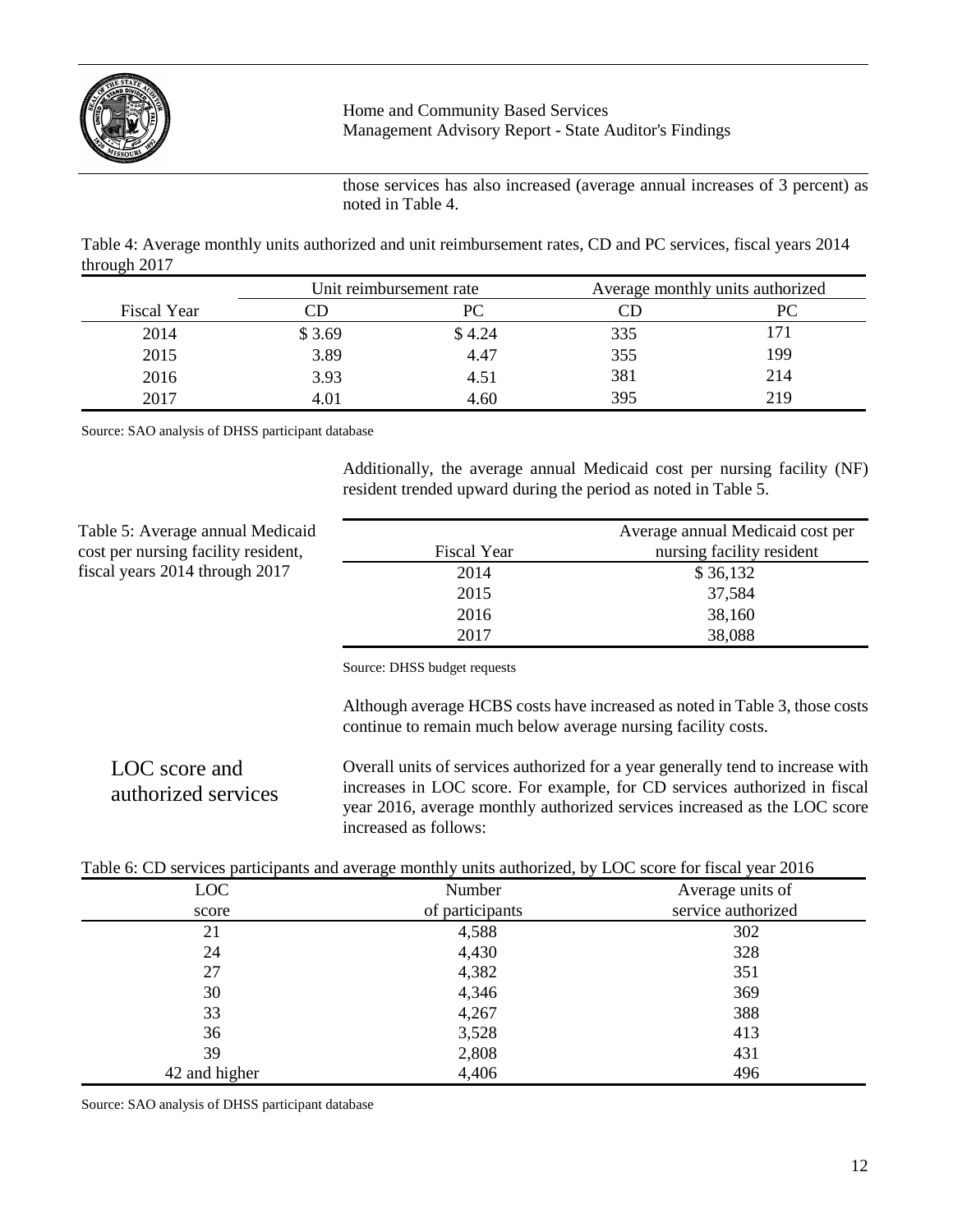

However, when making comparisons from year-to-year of average authorized services and average LOC score, units and LOC score do not always trend directly. For example, the average LOC score for participants receiving PC or CD services stayed relatively constant during the period from fiscal year 2014 through fiscal year 2017 as noted in Table 7, but average units of service authorized increased throughout that period as noted in Table 4.

| Table 7: Average LOC scores for PC |
|------------------------------------|
| and CD participants, fiscal years  |
| 2014 through 2017                  |

| Fiscal |                 | Average LOC score for Average LOC score for |
|--------|-----------------|---------------------------------------------|
| Year   | PC participants | CD participants                             |
| 2014   | 32              |                                             |
| 2015   | 32              | 31                                          |
| 2016   | 32              | 31                                          |
| 2017   | 32              | $32^{\circ}$                                |

Source: SAO analysis of DHSS participant database

Other variances between units of service and LOC score are noted in MAR finding number 3.

#### The DHSS, Governor's Office, and General Assembly made changes beginning in fiscal year 2018 to reduce the rate of growth of expenditures for budgetary reasons. As part of developing the appropriations for HCBS for fiscal year 2018, they decided to increase the LOC eligibility threshold, reduce the cap in allowable CD services, and reduce the provider reimbursement rates. Fiscal year 2018 cost reductions

The LOC eligibility threshold was increased from 21 to 24. This change was expected to reduce the number of projected future participants in the HCBS program as noted in MAR finding number 2. The LOC threshold was last changed in fiscal year 2006 when it was increased from 18 to 21. Additionally, the cap on allowable CD service units was reduced for the first time from 100 percent to 60 percent of average annual Medicaid expenditures per NF resident (changed from 791 to 511 units per month). This change was expected to require reductions in the amount of authorized services for about 8,800 current participants. The reduction made the CD maximum comparable to the PC maximum, which had been at 60 percent of average NF resident costs for many years. Also, provider reimbursement rates were decreased by 3 percent. Provider reimbursement rates had generally increased each year in recent years. The changes seem to have been responsible for decreased expenditures in fiscal year 2018. Expenditures for fiscal year 2018 totaled approximately \$805 million, about \$11 million less than fiscal year 2017 expenditures, but more than \$100 million less than projected costs if no benefit reductions had been made.

The total number of assessments and reassessments has increased in recent years due to the growth in the number of participants and the elimination of Assessments and reassessments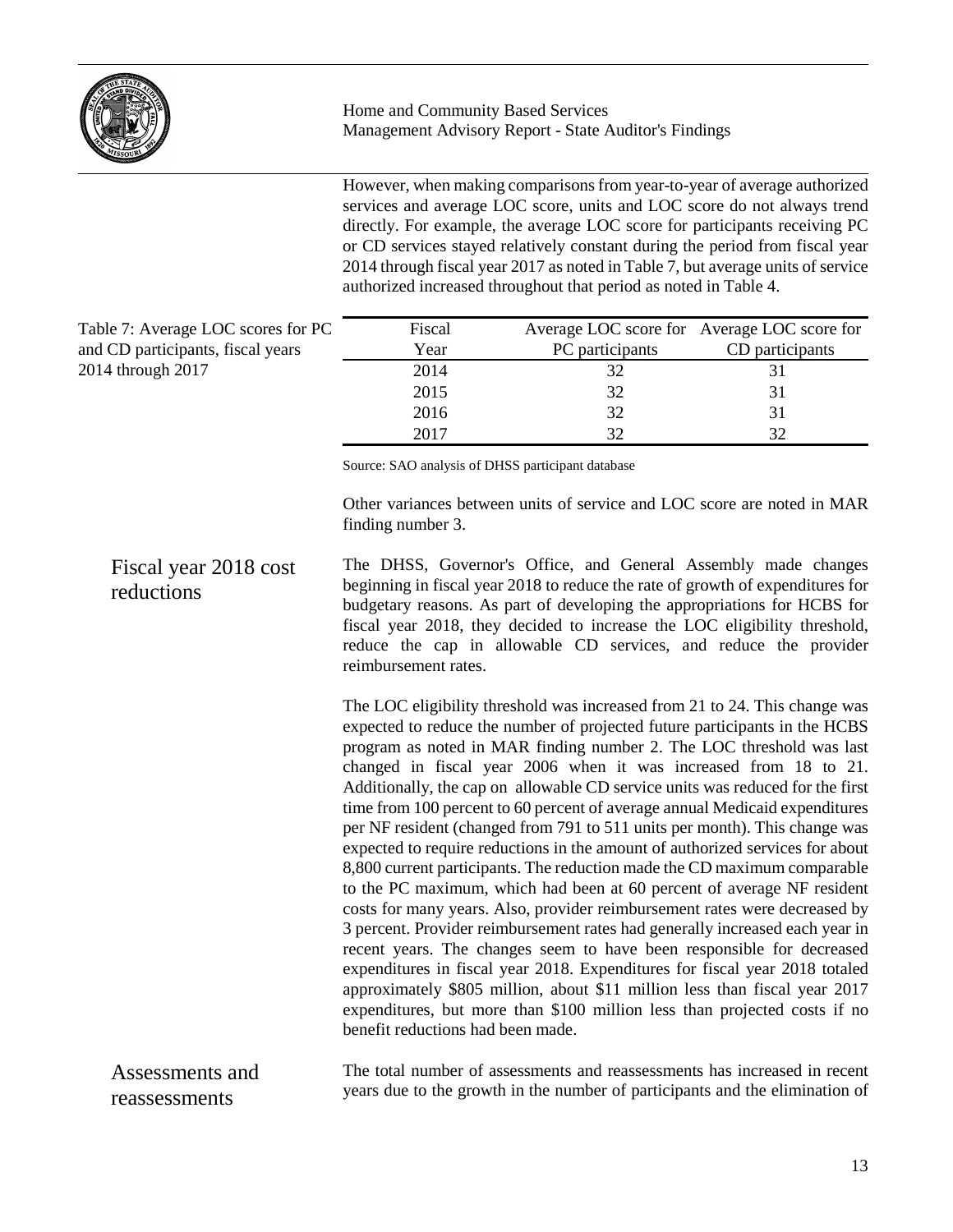

the backlog of unperformed reassessments. Additionally, the number of reassessments performed by providers has especially increased in recent years. Assessments and reassessments completed during fiscal years 2014 through 2017 are noted in Table 8.

|                     | <b>Fiscal Year</b> |        |        |        |
|---------------------|--------------------|--------|--------|--------|
|                     | 2014               | 2015   | 2016   | 2017   |
| Initial assessments | 18,228             | 19,137 | 18,563 | 18,418 |
| Reassessments:      |                    |        |        |        |
| <b>DHSS</b>         | 21,842             | 27,255 | 30,359 | 26,608 |
| Providers           | 11,936             | 19,840 | 26,603 | 32,503 |
| Total               | 52,006             | 66,232 | 75,525 | 77,529 |

#### Table 8: Numbers of assessments and reassessments completed, fiscal years 2014 through 2017

Note: Total assessments often exceed the count of unduplicated participants in Table 3 because some participants receive more than 1 assessment per year, and some assessments result in no services as the potential participants were assessed at an LOC below the eligibility threshold.

Source: SAO analysis of DHSS participant database

#### Conclusion

Growth in expenditures and caseload and the increasing utilization of contracted providers to perform reassessments tends to generally create additional challenges in monitoring and controlling the HCBS program. While measures to reduce expenditure may help reduce growth to more manageable levels, such restrictions may also tend to make it more difficult to achieve program objectives due to reductions in service amounts and/or participation levels. Additionally, indirect relationships between average units authorized and average LOC scores further complicates efforts to manage and control the program. As noted in the following findings, improvements could be made to manage and control the HCBS program.

## **2. Budgetary Estimates**

DHSS budgetary estimates of proposed program eligibility changes were not reasonable and resulted in overestimated cost savings projections for the LOC threshold change. DHSS estimated cost savings for fiscal year 2018 of about \$43 million due to increasing the LOC threshold score from 21 to 24. However, the assumptions used to estimate the savings were not reasonable. The estimation was overstated because it assumed all 8,000 participants at the LOC 21 level would remain at that level (or lower) upon the next reassessment. DHSS data indicates historically many LOC 21 participants receive higher LOC scores when next reassessed. As noted in Table 9, the rates of LOC 21 participants receiving higher LOC scores at their next reassessment were about 18 percent, 29 percent, and 36 percent, for participants reassessed during fiscal years 2014, 2015, and 2016, respectively. Had DHSS officials considered these past results, their projected cost savings would have been significantly lower.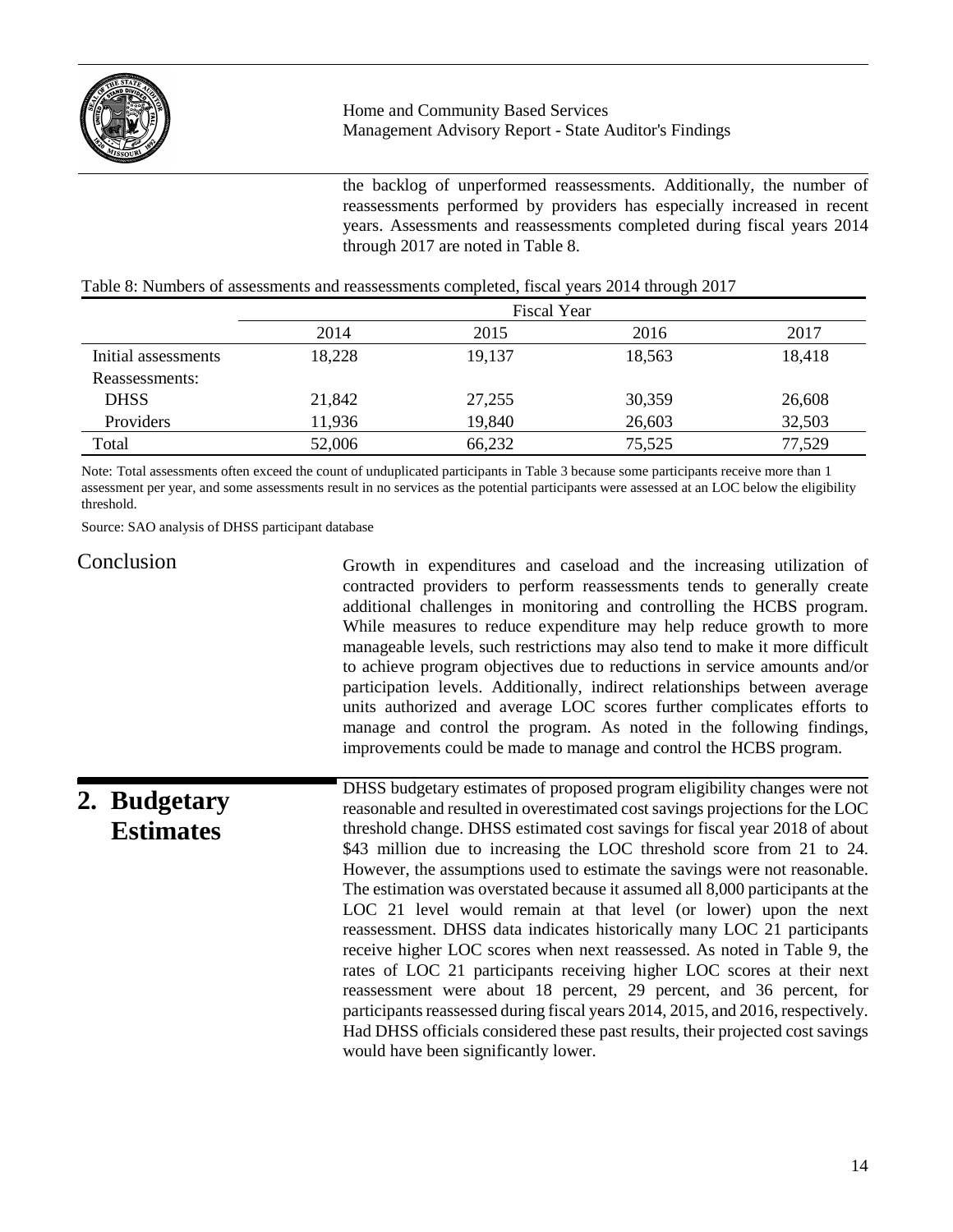

|                                                                               | For example, using the 36 percent rate from fiscal year 2016 (the most<br>recently completed fiscal year when DHSS fiscal year 2018 estimates were<br>developed in January 2017), the estimated savings for the LOC threshold<br>change would total about \$28 million, or about \$15 million lower than<br>estimated by the DHSS. Additionally, as noted in MAR finding number 3, the<br>rate of increased LOC scores for LOC 21 participants during fiscal year 2018<br>significantly exceeded the historical rates.                                                                                                                                                                                                                                                                                                                                                                                                                                                                                                                                                                      |
|-------------------------------------------------------------------------------|---------------------------------------------------------------------------------------------------------------------------------------------------------------------------------------------------------------------------------------------------------------------------------------------------------------------------------------------------------------------------------------------------------------------------------------------------------------------------------------------------------------------------------------------------------------------------------------------------------------------------------------------------------------------------------------------------------------------------------------------------------------------------------------------------------------------------------------------------------------------------------------------------------------------------------------------------------------------------------------------------------------------------------------------------------------------------------------------|
|                                                                               | Underestimated program expenditures can lead to the need for supplemental<br>appropriations. As a result, funding may have to shift from other priorities<br>and not be available for those purposes. To improve the integrity of the budget<br>process, it is essential the DHSS develop reasonable estimates of expected<br>HCBS expenditures.                                                                                                                                                                                                                                                                                                                                                                                                                                                                                                                                                                                                                                                                                                                                            |
| Recommendation                                                                | The DHSS develop more accurate budget estimates for HCBS services. When<br>making program changes to produce costs savings, expenditure projections<br>should consider any applicable historical rates.                                                                                                                                                                                                                                                                                                                                                                                                                                                                                                                                                                                                                                                                                                                                                                                                                                                                                     |
| <b>Auditee's Response</b>                                                     | The DHSS provided a written response. See Appendix A.                                                                                                                                                                                                                                                                                                                                                                                                                                                                                                                                                                                                                                                                                                                                                                                                                                                                                                                                                                                                                                       |
| 3. Level of Care<br><b>Scores and</b><br><b>Authorized</b><br><b>Services</b> | The DHSS lacks an effective system to identify individuals most in need of<br>services for eligibility purposes and to score the severity of need among<br>participants when determining the appropriate amount of services authorized.<br>As a result, when the recent eligibility threshold increased from a LOC score<br>of 21 to 24, unusually large numbers of participants with scores of 21 received<br>new scores at or above the new threshold. Additionally, our review of 25 of<br>those cases determined the new LOC scores and amount of authorized units<br>were often not directly related. Similarly, the DHSS has significant long-<br>standing differences in authorized units for participants assessed at the same<br>LOC score among the state's regions that have not been sufficiently evaluated<br>and addressed. The DHSS has begun efforts to improve the processes for<br>assessments and reassessments of needs and development of plans of care to<br>achieve better eligibility determinations and more uniformity and consistency<br>in authorized services. |
| Implementation of the<br>LOC threshold increase                               | Reassessments in fiscal year 2018 of participants with LOC scores of 21 from<br>fiscal year 2017 resulted in disproportionately larger numbers of increased<br>LOC scores compared to historical averages. Of the 5,497 reassessments<br>completed July 2017 through May 7, 2018, of participants with LOC scores<br>of 21, 4,081, or 74 percent, received higher LOC scores and remained eligible<br>for services. In the previous 4 years when the LOC threshold was not<br>changed, the percentage of participants with scores of 21 subsequently<br>reassessed at higher scores were much lower, averaging about 30 percent per<br>year. See Table 9.                                                                                                                                                                                                                                                                                                                                                                                                                                   |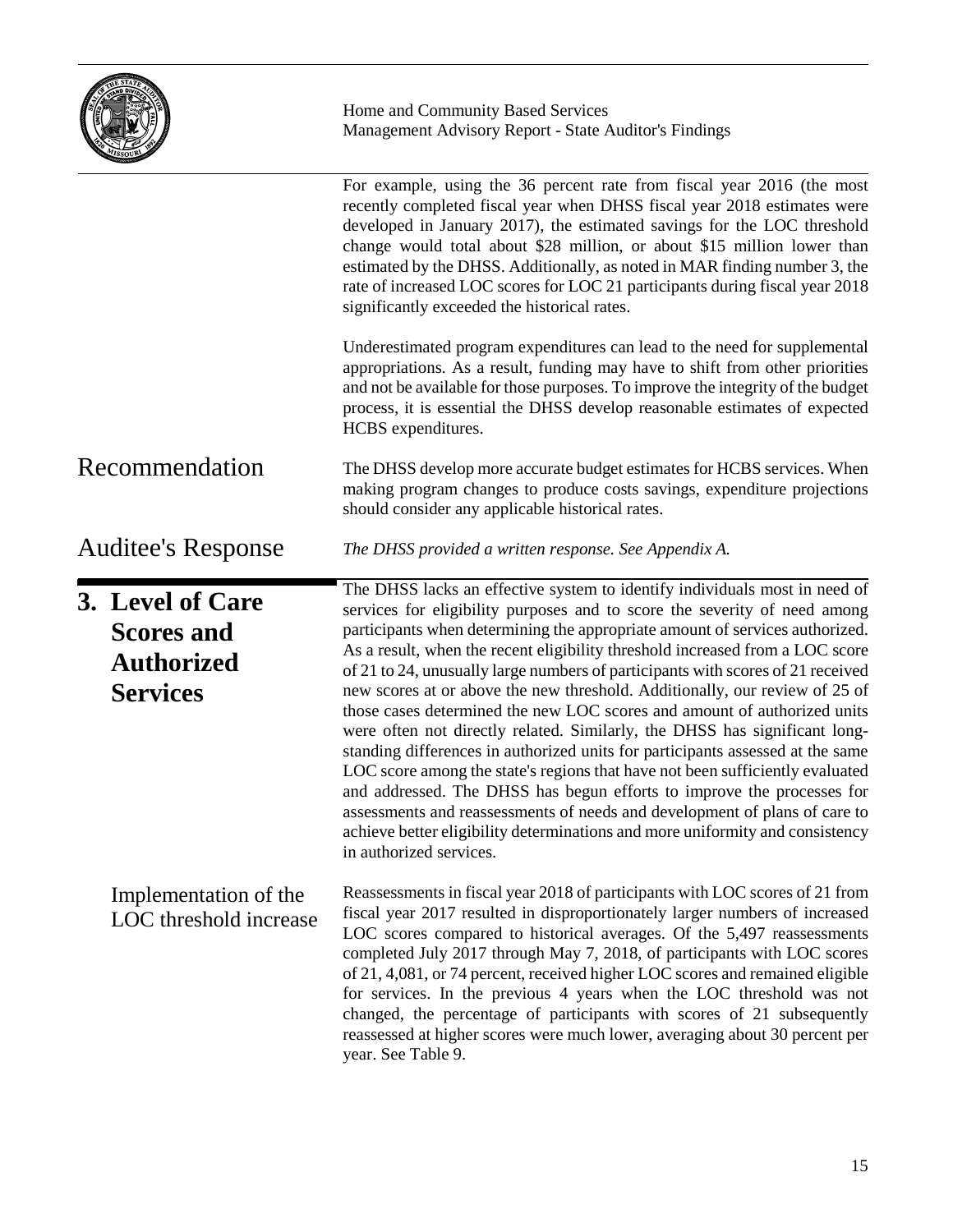

| Table 9: Reassessment results for participants with LOC scores of 21, fiscal years 2014 through 2018 |                    |        |       |       |                   |
|------------------------------------------------------------------------------------------------------|--------------------|--------|-------|-------|-------------------|
|                                                                                                      | <b>Fiscal Year</b> |        |       |       |                   |
|                                                                                                      | 2014               | 2015   | 2016  | 2017  | 2018 <sup>1</sup> |
| Number of participants with LOC score of 21                                                          |                    |        |       |       |                   |
| at beginning of fiscal year                                                                          | 11,880             | 10,597 | 9.521 | 7.978 | 5,497             |
| Number of those participants subsequently<br>reassessed at a higher LOC:                             |                    |        |       |       |                   |
| - number                                                                                             | 2,099              | 3,069  | 3,391 | 3,291 | 4,081             |
| - percentage                                                                                         | 18%                | 29%    | 36%   | 41%   | 74%               |

<sup>1</sup> Only includes reassessments from July 1, 2017 to May 7, 2018.

Source: DHSS analysis

The unusually large percentage of reassessments in fiscal year 2018 resulting in higher LOC scores creates questions as to whether some participants were improperly found to remain eligible for services under the higher LOC threshold. The unexpected results occurred despite refresher training provided by the DHSS personnel to department assessors in spring 2017 prior to implementation of the new threshold. No refresher training was given to provider reassessors.

The LOC score does not effectively reflect some circumstances affecting the need for HCBS of participants and potential participants and consequently has weaknesses as a tool to determine those most in need of services. Additionally, those weaknesses in the LOC score limits the ability of DHSS to compare needs assessments and authorized services and understand causes for unusual changes. For the 25 cases sampled of participants assessed at LOC 21 in fiscal year 2017 and reassessed at a higher LOC score in fiscal year 2018, many of the new LOC scores differ from previous LOC scores, but the authorized units of service did not correlate with the score change as noted below.

- For the 16 cases containing one or more assessments prior to the fiscal year 2017 assessment, 9 cases had assessment scores of 21 in all previous annual assessments.
- In 9 cases, the types and units of services authorized in fiscal year 2018 were the same as those in fiscal year 2017, and the number of units authorized either decreased or remained unchanged despite the increased LOC score (excluding those cases where the units authorized for fiscal year 2018 were lowered from the previous year to comply with the reduced maximum for CD services).
- For 6 cases, the participants received higher LOC scores in fiscal year 2018, but were authorized fewer units of service than in the previous year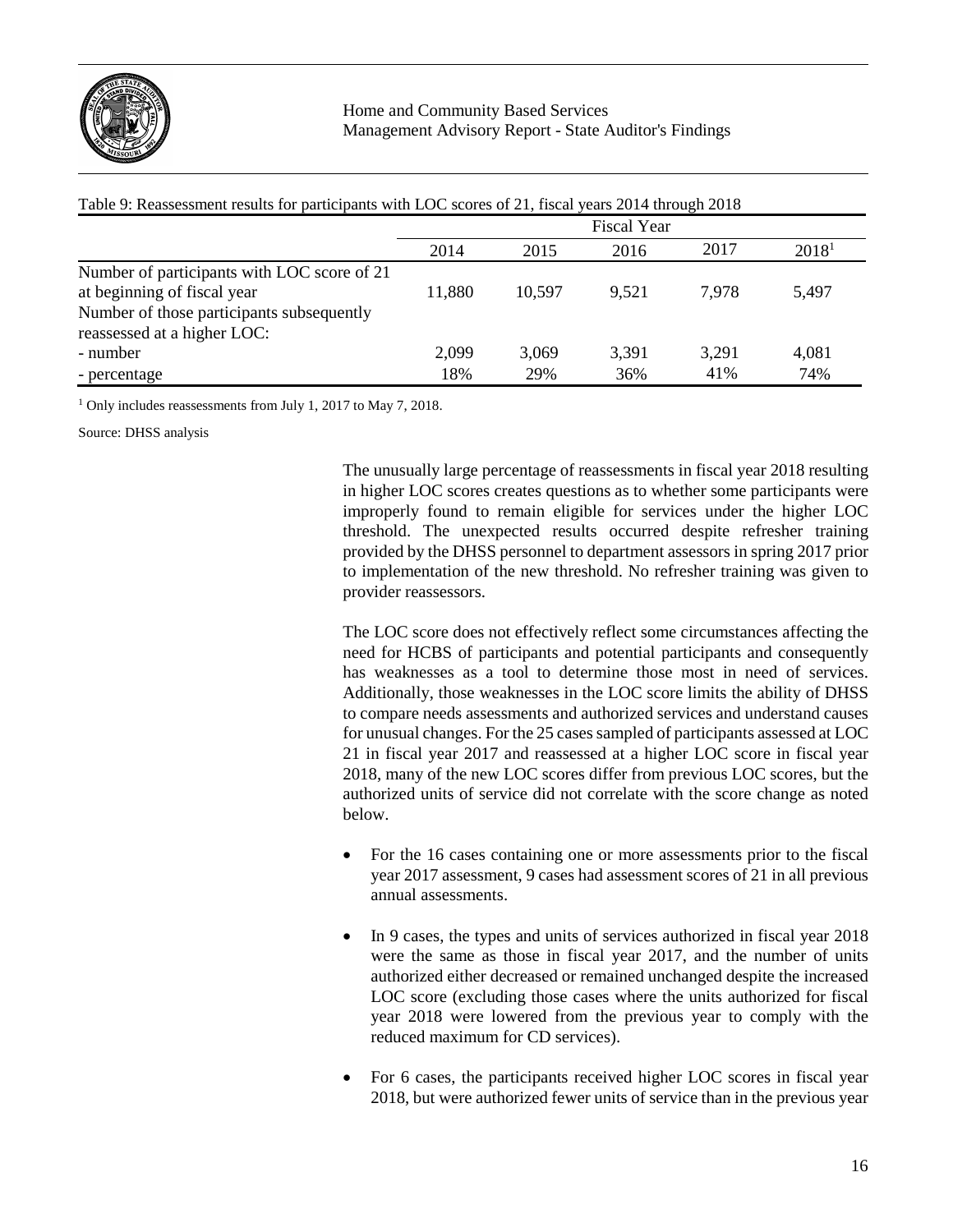|                                                | Home and Community Based Services<br>Management Advisory Report - State Auditor's Findings                                                                                                                                                                                                                                                                                                                                                                                                                                                                                                                                                                  |  |  |
|------------------------------------------------|-------------------------------------------------------------------------------------------------------------------------------------------------------------------------------------------------------------------------------------------------------------------------------------------------------------------------------------------------------------------------------------------------------------------------------------------------------------------------------------------------------------------------------------------------------------------------------------------------------------------------------------------------------------|--|--|
|                                                | to comply with the lowered maximum on CD services. These participants<br>had been authorized many units of service for fiscal year 2017, despite<br>being assessed at the lowest possible LOC score to receive services. The<br>fiscal year 2018 LOC scores on these cases ranged from 24 to 45.                                                                                                                                                                                                                                                                                                                                                            |  |  |
|                                                | DHSS officials indicated the LOC score cannot always be related to units of<br>service authorized because some issues affecting need are not proportionately<br>reflected in the LOC score. For example, a participant receiving continuous<br>oxygen typically receives the maximum LOC score of 9 in the treatment<br>category, but participants with that disability may sometimes require<br>relatively little HCBS; and the lack of support from spouse or family will not<br>affect the LOC score, but a participant with few social supports often will<br>receive relatively high units of authorized services.                                     |  |  |
| Regional disparities in<br>authorized services | The DHSS has not taken sufficient actions to evaluate and address<br>inconsistencies in the average amounts of unit of service authorized among<br>the regions. Significant differences exist between the regions, and the St.<br>Louis region leads all regions in the amount of services authorized. For<br>example, the average units of CD services per participant during fiscal year<br>2016 authorized in region 3 (St. Louis area), 457 units, exceeded all other<br>regions and was about 61 percent more than the lowest-average region (2),<br>283 units, while average LOC scores among the regions was less variable, as<br>noted in Table 10. |  |  |

|        |                                    | Average authorized                   |       | Average   |
|--------|------------------------------------|--------------------------------------|-------|-----------|
|        |                                    | units of CD services per Average LOC |       | units per |
| Region | Geographic area                    | participant                          | score | LOC score |
|        | Southwest MO including Springfield | 304                                  | 32    | 9.5       |
|        | Southeast MO                       | 283                                  | 29    | 9.8       |
|        | St. Louis area                     | 457                                  | 31    | 14.7      |
| 4      | Northwest MO including Kansas City | 427                                  | 33    | 12.9      |
|        | Northeast MO and central MO        | 303                                  | 32    | 9.5       |

#### Table 10: Average CD services units and LOC score per participant by region, Fiscal Year 2016

<span id="page-18-0"></span>Source: SAO analysis of DHSS participant database

In previous audits,<sup>[5](#page-18-0)</sup> we also noted participants were generally authorized more units of service in the St. Louis region than other regions. According to DHSS officials, transportation needs and social supports typically have little effect on LOC scores but these variables affect the amounts of services authorized, and participants in the St. Louis region often are authorized more units of service due to those participants typically having relatively few social

 <sup>5</sup> SAO, Report No. 2006-69, *Health and Senior Services Home and Community-Based Services*, issued in November 2006, and SAO, Report No. 2004-02, *Medicaid Personal Care Services Program*, issued in January 2004.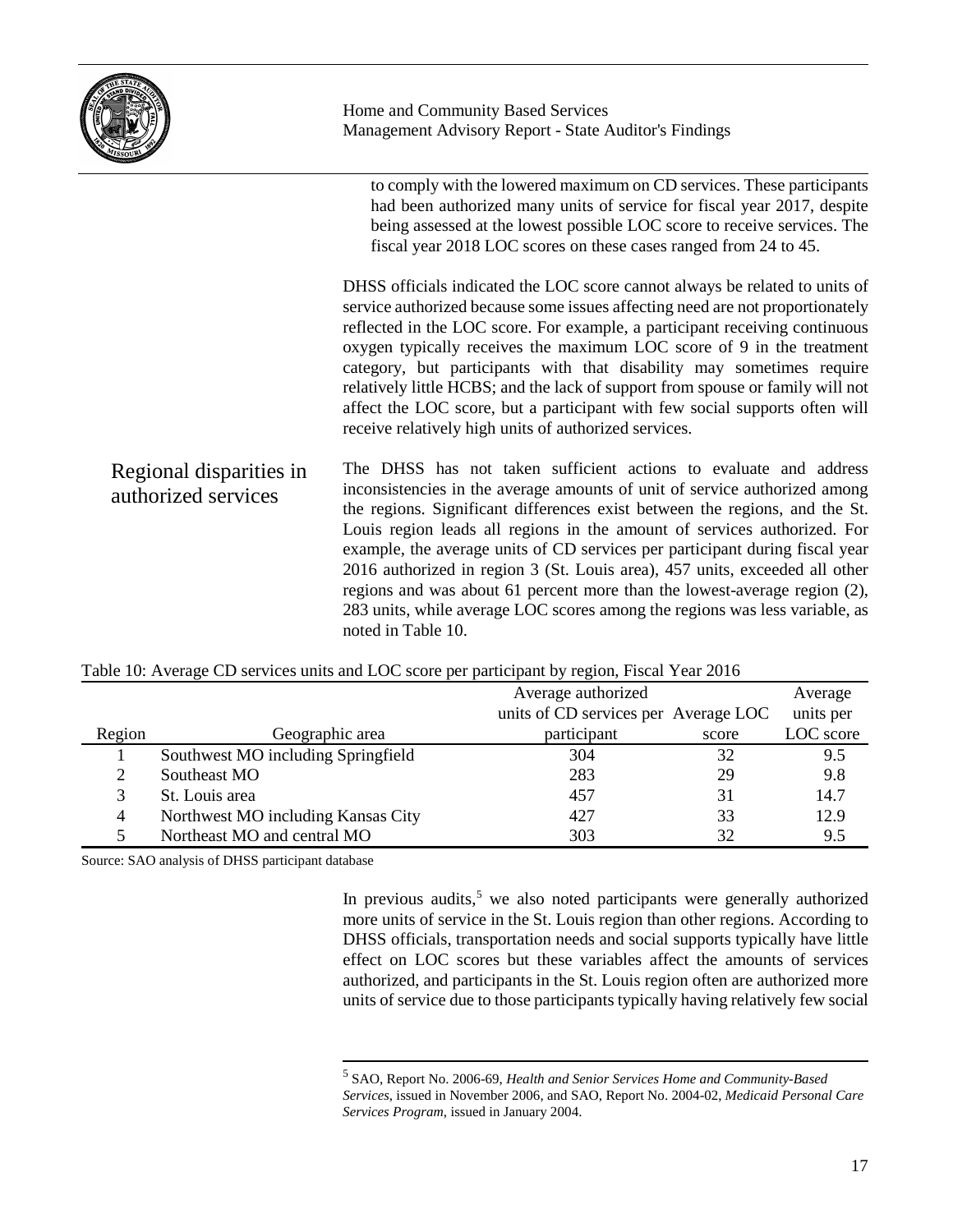

supports and generally more access to medical care facilities than participants in other regions.

Based on our review and comparison of case documentation for 24 participants with LOC scores of 30 and relatively high or relatively low numbers of authorized CD services units, after considering social supports, units of service authorized still varied widely among the cases. For the tested cases, the number of authorized monthly units ranged from 186 to 511. Some of the high-authorized unit cases also had hours of informal care and active monitoring from family, friends, and/or neighbors within the last 3 days recorded on the assessment form, and some of the low-authorized unit cases had no hours of informal social support noted on the form. After considering the social supports (projecting the hours of social supports noted on the assessment form to a number of 15 minute monthly units and combining with the authorized DHSS services), the hours of total monthly support ranged from 226 to 871 for the tested cases. Most of the high units cases reviewed were from regions 3 and 4.

DHSS has recently taken actions, and is considering further actions, to improve the system and process for assessments and reassessments and service authorizations. Recent efforts by **DHSS** 

- In January 2018, the DHSS received a grant to contract with a consultant to study systems used by other states to provide recommendations to DHSS about improved practices for LOC assessments and reassessments and eligibility determinations. Results and recommendations from the consultant are expected in October 2018 with a decision about changes based on that information expected in November 2018.
- In October 2017, DHSS provided additional training to employees in the St. Louis regional office who tended to authorize relatively large amounts of services to help those employees authorize services more comparable to those of other assessors and reassessors.
- In February 2018, the DHSS developed a new form requiring the assessor or reassessor and participant to sign with attestations about the accuracy and truthfulness of the information in the assessment document.
- In fall 2017, the DHSS began requiring DHSS staff reviewing reassessments completed by providers to contact primary care physicians of the participant to verify information on the assessment form and help understand the causes for increases in LOC scores from the previous assessment or reassessment when they have questions about the reasons for increases in the LOC score for participants with previous LOC scores of 21.

18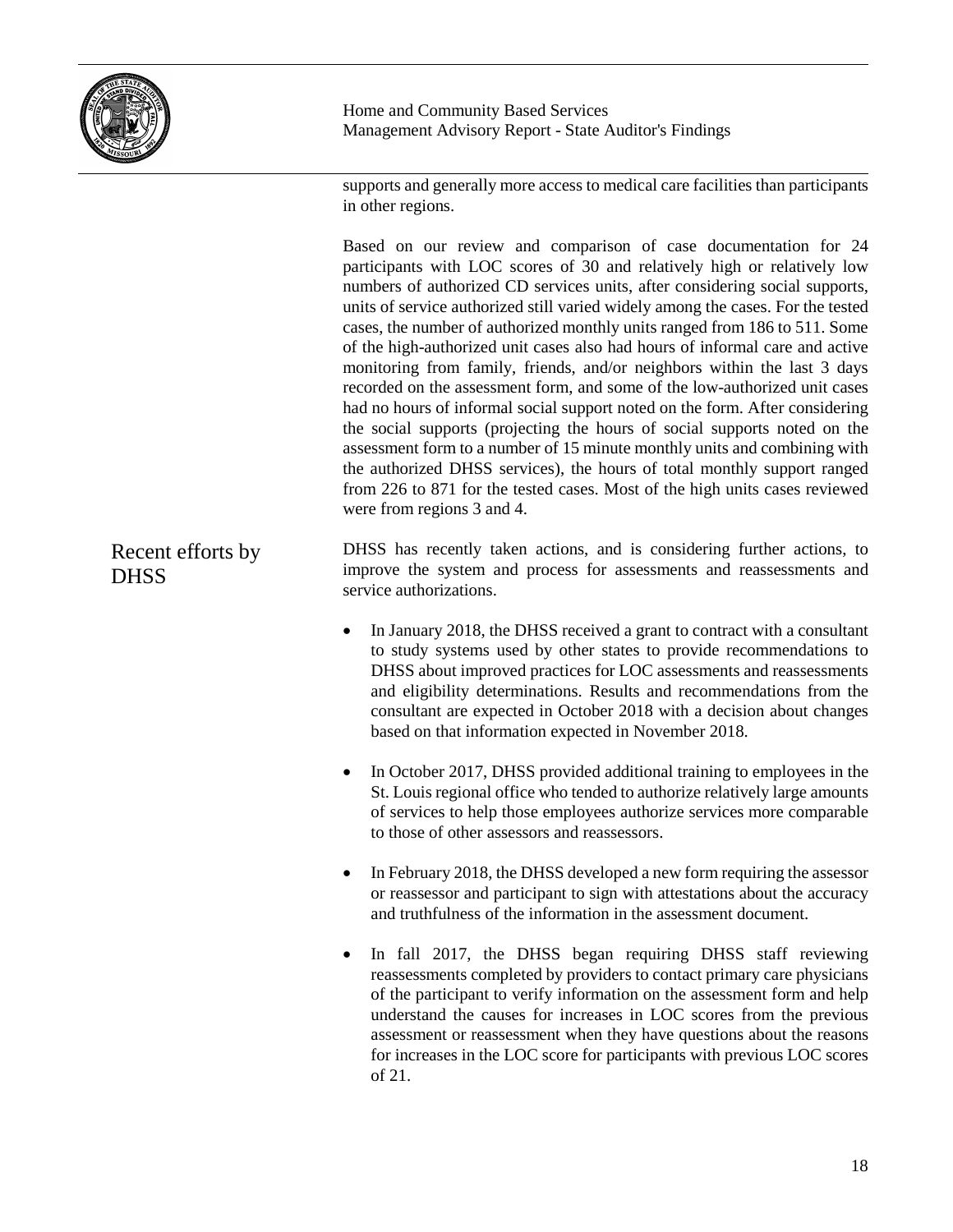|                             | Home and Community Based Services<br>Management Advisory Report - State Auditor's Findings                                                                                                                                                                                                                                                                                                                                                                                                                                                                                                                                                                                                                                                                                                                                                                                                                                                                                                                                                                                                                                        |
|-----------------------------|-----------------------------------------------------------------------------------------------------------------------------------------------------------------------------------------------------------------------------------------------------------------------------------------------------------------------------------------------------------------------------------------------------------------------------------------------------------------------------------------------------------------------------------------------------------------------------------------------------------------------------------------------------------------------------------------------------------------------------------------------------------------------------------------------------------------------------------------------------------------------------------------------------------------------------------------------------------------------------------------------------------------------------------------------------------------------------------------------------------------------------------|
|                             | DHSS officials indicated they are considering purchasing additional<br>$\bullet$<br>decision support tools to assist in the development of individual<br>participant care plans.                                                                                                                                                                                                                                                                                                                                                                                                                                                                                                                                                                                                                                                                                                                                                                                                                                                                                                                                                  |
| Conclusions                 | An effective system for measuring the needs of participants is necessary to<br>ensure the most needy participants are provided appropriate services and the<br>goals of the program are met. Without an effective system, unusual changes<br>in participant LOC scores from year-to-year, units of service authorized that<br>trend opposite to LOC scores, and disparities in units authorized among the<br>regions for participants with the same LOC score can occur and create doubts<br>about the accuracy of the assessment or reassessment and/or the propriety of<br>the authorized services, and also make less predictable the results from<br>changes to the LOC threshold. Developing a more effective LOC scoring<br>system that better reflects participants needs along with establishing limits on<br>the amounts of authorized services by LOC score in conjunction with other<br>recent DHSS changes may help reduce such inconsistencies, disparities, and<br>unusual results. A more consistent evaluation methodology will provide for<br>more uniformity and fairness in services provided to participants. |
| Recommendation              | The DHSS should continue efforts to improve the systems and processes for<br>LOC assessments and authorizations of service, and consider establishing<br>limits on the amounts of authorized services by LOC score.                                                                                                                                                                                                                                                                                                                                                                                                                                                                                                                                                                                                                                                                                                                                                                                                                                                                                                               |
| <b>Auditee's Response</b>   | The DHSS provided a written response. See Appendix A.                                                                                                                                                                                                                                                                                                                                                                                                                                                                                                                                                                                                                                                                                                                                                                                                                                                                                                                                                                                                                                                                             |
| 4. Provider<br>Overpayments | Weaknesses in the DHSS and MHD systems prevent the proper execution of<br>MHD system edits <sup>6</sup> to timely detect and prevent overpayments to some<br>providers. Our review of MHD system records for December 2017, 2016, and<br>2015 indicated the number of monthly units of service billed by providers on<br>behalf of participants and paid by the MHD often exceeded the total monthly<br>number of units authorized by DHSS for those services and participants.                                                                                                                                                                                                                                                                                                                                                                                                                                                                                                                                                                                                                                                   |
|                             | Based on a comparison of MHD system records of all HCBS units authorized<br>and paid for December 2017, 2016, and 2015, we noted about 2,500 records<br>totaling about \$431,000 where units paid exceeded units authorized. For 17<br>of the records with relatively large units paid in excess of units authorized,<br>we reviewed the authorizations on the DHSS system and noted 13 of the<br>records seem to represent overpayments, or instances where services were<br>billed and paid in excess of services authorized, totaling about \$17,000. The<br>discrepancies occurred during months when recipient care plans were<br>reauthorized by DHSS due to reassessment or other reasons, and the MHD                                                                                                                                                                                                                                                                                                                                                                                                                     |

<span id="page-20-0"></span> $6$  An edit, also known as a data validity check, is program code that tests the input for correct and reasonable conditions; such as account numbers falling within a range; numeric data being all digits; dates having a valid day, month, and year; etc.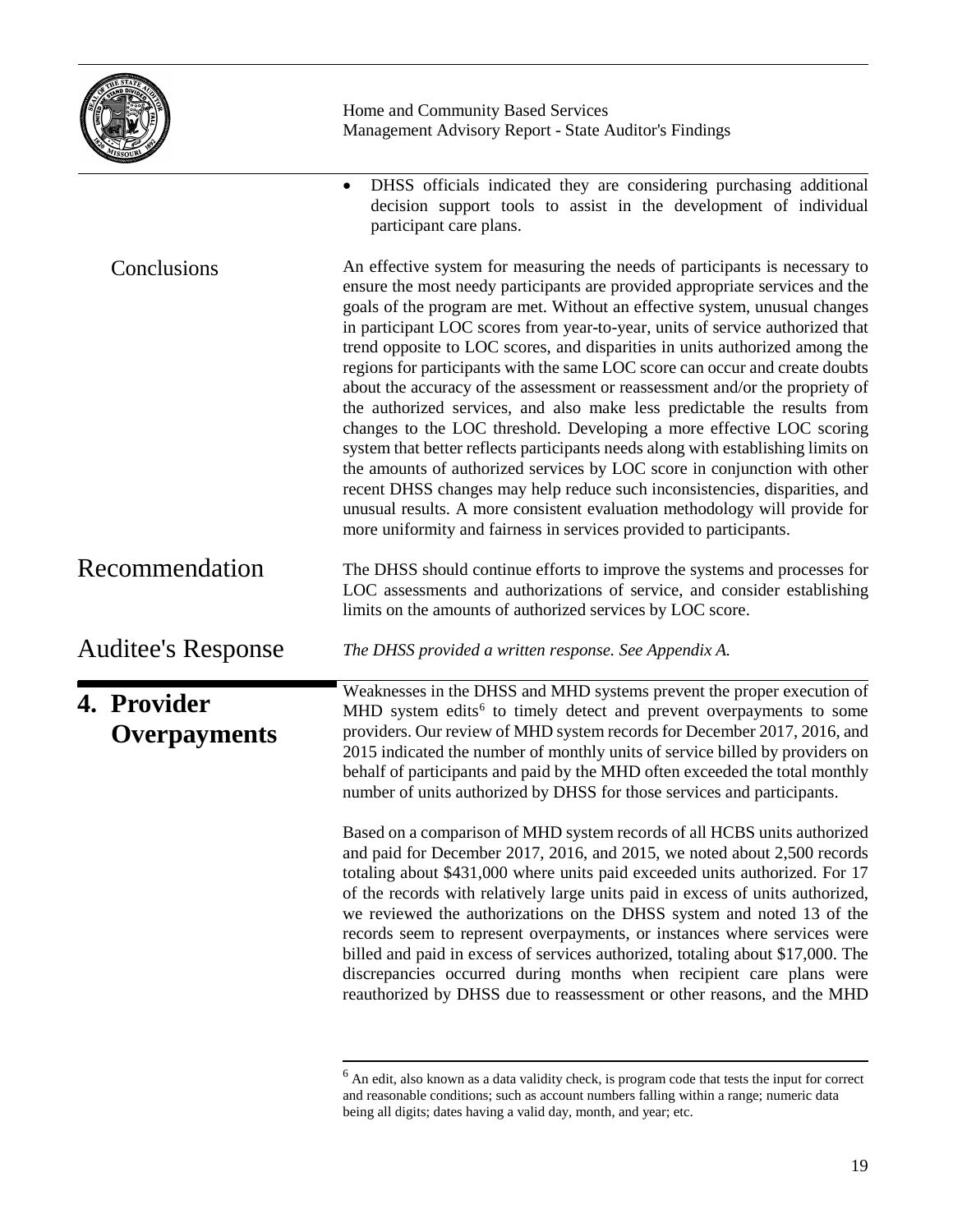

system recorded the full amount of monthly authorized units for the participant under both the old and new care plans based on authorization data received from the DHSS system. According to MHD and MMAC officials, the transfer of units authorization data between the DHSS and MHD systems is insufficient to allow for a proration of the authorized units under each care plan (old and new) during months when a participant's care plan is changed causing MHD system edits to function improperly during those months, and MMAC audits of providers have also noted instances where providers billed and were paid for more units than authorized in those circumstances resulting in overpayments to be recouped because the MHD system did not detect those overpayments. Without accurate information about service authorizations, edits denying, or flagging for further review, instances where billed units exceed authorized units are ineffective. Allowing a known weakness to continue to result in overpayments results in resources being unnecessarily used to identify the overpayments and seek collection. In a previous audit of the MHD system, [7](#page-21-0) we noted other edits did not function properly resulting in improper payments. The DHSS and MHD implement changes to provide for more effective execution of MHD system edits to prevent and detect potential overpayments of HCBS benefits. In addition, the MMAC should investigate the potential overpayments identified and recoup any resulting overpayments. *The DHSS provided a written response. See Appendix A. The DSS provided a written response. See Appendix B* Recommendation Auditee's Response

<span id="page-21-0"></span> <sup>7</sup> SAO, Report No. 2013-020, S*ocial Services Medicaid Management Information System Data Security*, issued in March 2013.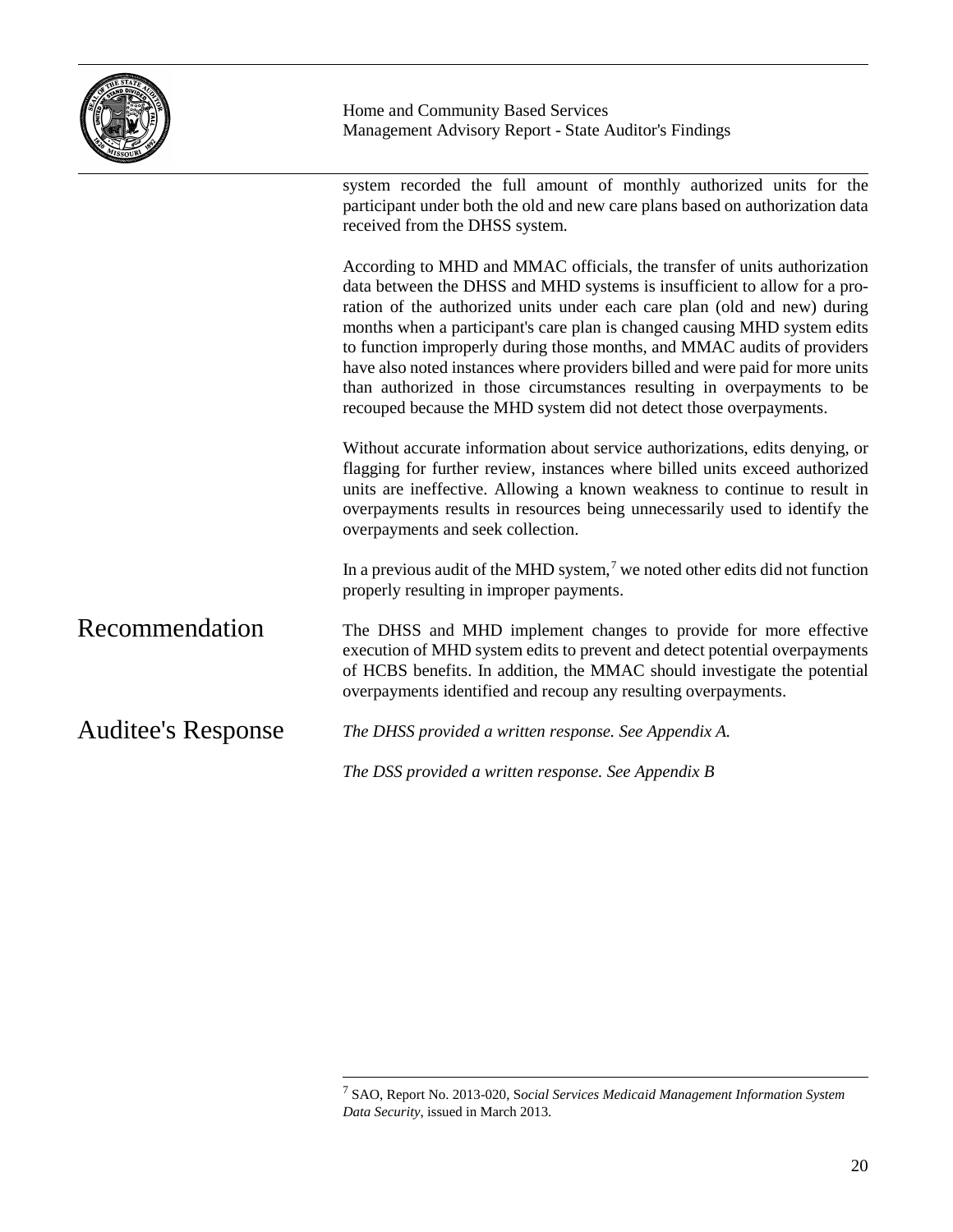#### $\mathbf{F}$  Rosad Sarvices Home and Community Based Services Appendix A Auditee Response - Department of Health and Senior Services

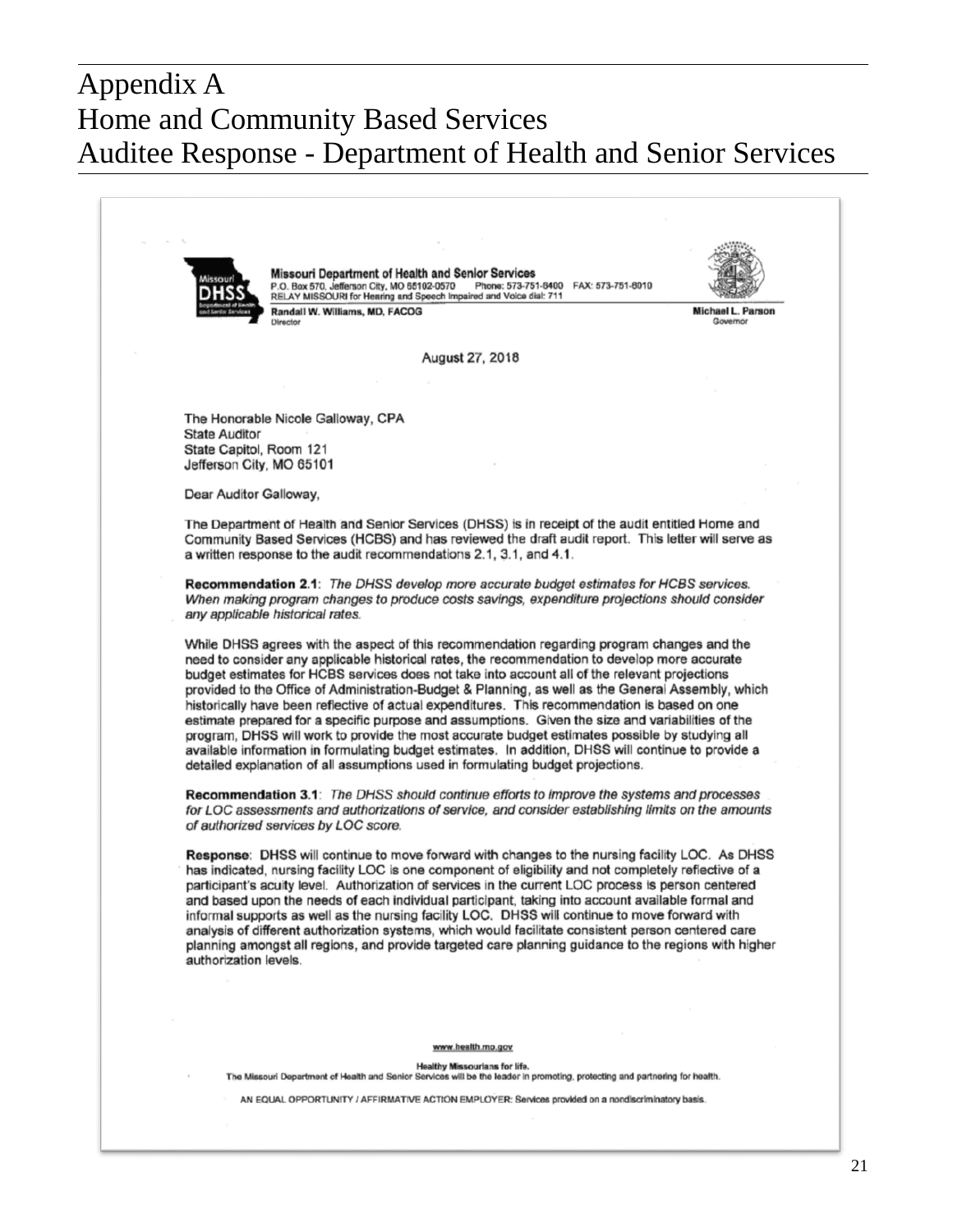

Home and Community Based Services Auditee Response - Department of Health and Senior Services

SAO - HCBS Letter August 27, 2018 Page 2 Recommendation 4.1: The DHSS and MHD implement changes to provide for more effective execution of MHD system edits to prevent and detect potential overpayments of HCBS benefits. In addition, the MMAC should investigate the potential overpayments identified and recoup any resulting overpayments. Response: DHSS agrees with the recommendation. DHSS will evaluate system changes in the current prior authorization system. In addition, DHSS will provide further guidance to providers concerning this issue. DHSS will continue to work side-by-side with MHD and MMAC to identify potential solutions. Thank you for your consideration. Sincerely, Randall W. Williams, MD, FACOG **Director** c: Jessica Bax, Director, Division of Senior and Disability Services Tonya R. Loucks, Director, Division of Administration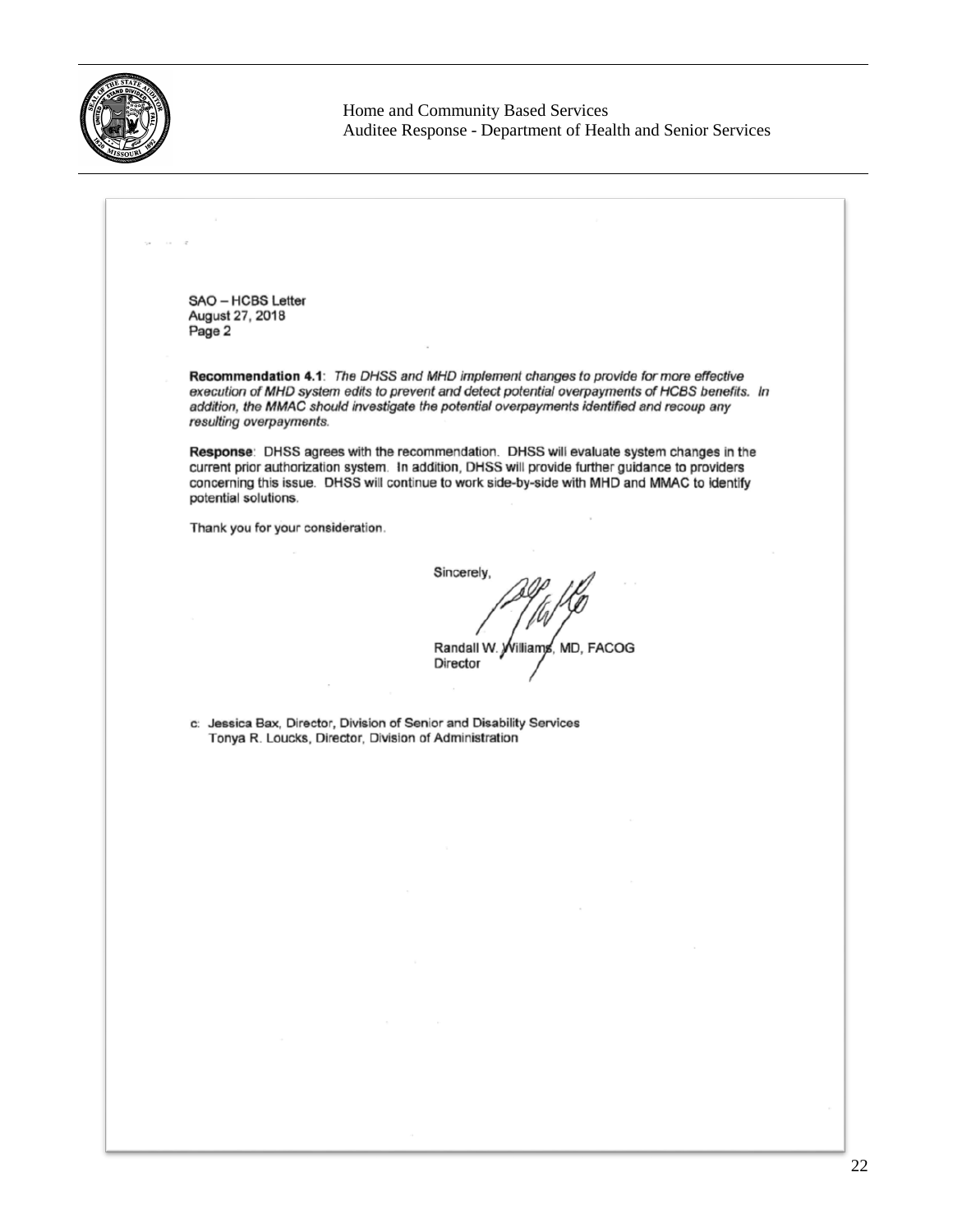### $\sigma$  Rosad Sarvices Home and Community Based Services Appendix B Auditee Response - Department of Social Services

Missouri Department of<br>**SOCIAL SERVICES** Your Potential, Our Support.

MICHAEL L. PARSON, GOVERNOR . STEVE CORSI, Psy.D., DIRECTOR

P.O. BOX 1527 . BROADWAY STATE OFFICE BUILDING . JEFFERSON CITY, MO 65102-1527 WWW.DSS.MO.GOV · 573-751-4815 · 573-751-3203 FAX

October 11, 2018

Honorable Nicole R. Galloway, CPA Missouri State Auditor P.O. Box 869 Jefferson City, MO 65102

Dear State Auditor Galloway:

Please find below the Department of Social Services (DSS), MO HealthNet Division (MHD) and Missouri Medicaid Audit and Compliance (MMAC) combined response to the recommendation from the audit of the administration of the home and community based services (HCBS) program.

#### **Audit Recommendation:**

The DHSS and MHD implement changes to provide for more effective execution of MHD system edits to prevent and detect potential overpayments of HCBS benefits. In addition, the MMAC should investigate the potential overpayments identified and recoup any resulting overpayments.

#### **DSS/MHD and MMAC Response:**

MHD agrees, in part, with the findings of this report. MHD agrees that overpayments did occur in months where care plans were reauthorized by Department of Health and Senior Services (DHSS). MHD does not agree that these overpayments were due to the lack of system edits in the MHD system (MMIS). The appropriate edits exist in the MMIS to reimburse services in accordance with the authorization received from the DHSS system. MHD agrees with the recommendation to implement changes (in the authorization process) to provide for more effective execution of MHD system edits; however, this is subject to available state funding and staff resources.

In response to the recommendation to recoup overpayments, MMAC is running reports to identify each category of HCBS services that is authorized through DHSS within the MMIS system. MMAC opened a special project covering State Fiscal Years 2016, 2017, and 2018 and identified overpayments to providers

> **RELAY MISSOURI** FOR HEARING AND SPEECH IMPAIRED 1-800-735-2466 VOICE . 1-800-735-2966 TEXT PHONE

An Equal Opportunity Employer, services provided on a nondiscriminatory basis.